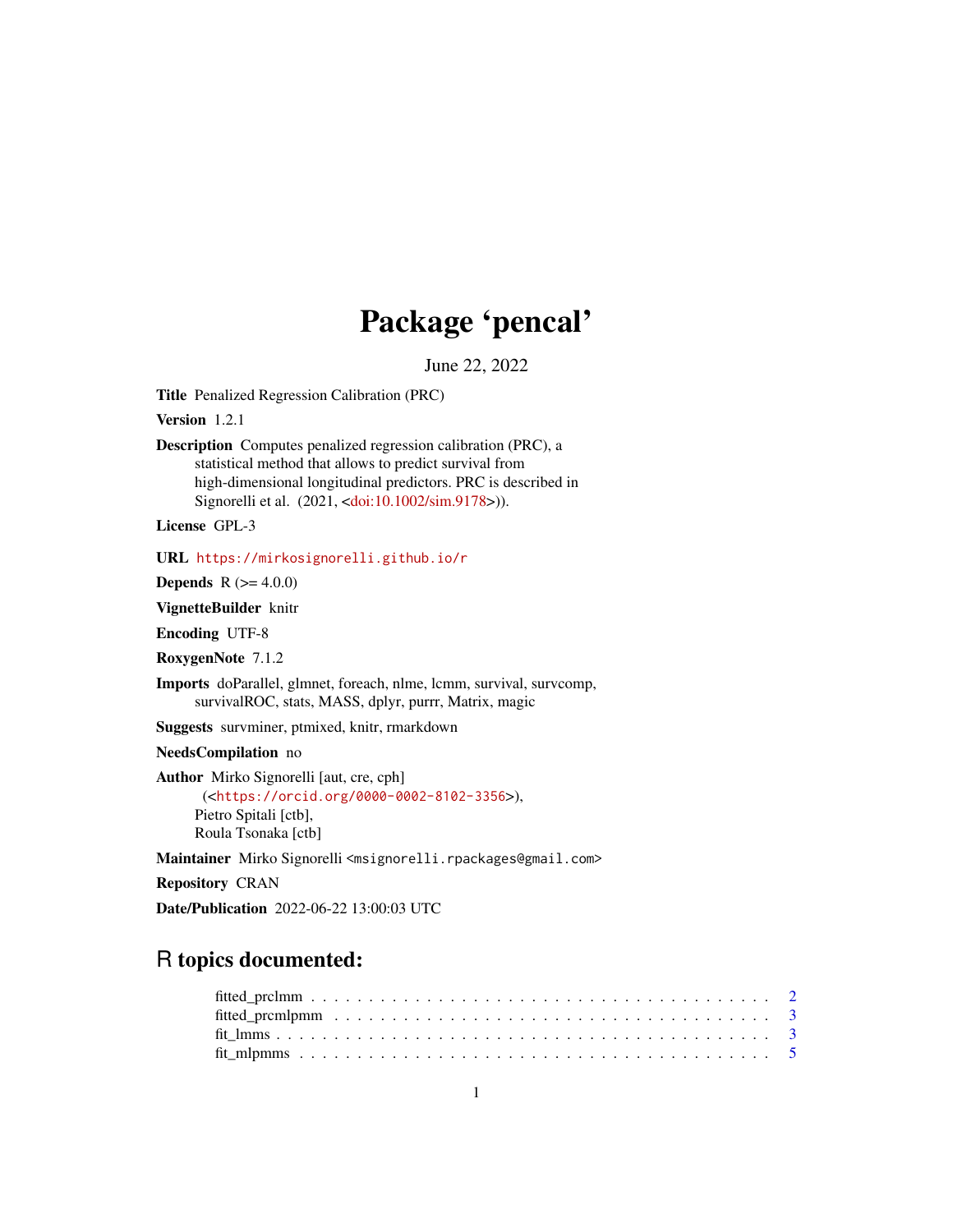# <span id="page-1-0"></span>2 fitted\_prclmm

| Index | 30 |
|-------|----|

fitted\_prclmm *A fitted PRC LMM*

#### Description

This list contains a fitted PRC LMM, where the CBOCP is computed using 50 cluster bootstrap samples. It is used to reduce the computing time in the example of the function performance\_prc

# Usage

data(fitted\_prclmm)

# Format

A list comprising step 2 and step 3 as obtained during the estimation of a PRC LMM

#### Author(s)

Mirko Signorelli

#### References

Signorelli, M., Spitali, P., Al-Khalili Szigyarto, C, The MARK-MD Consortium, Tsonaka, R. (2021). Penalized regression calibration: a method for the prediction of survival outcomes using complex longitudinal and high-dimensional data. Statistics in Medicine. DOI: 10.1002/sim.9178

#### See Also

[performance\\_prc](#page-16-1)

# Examples

data(fitted\_prclmm) ls(fitted\_prclmm)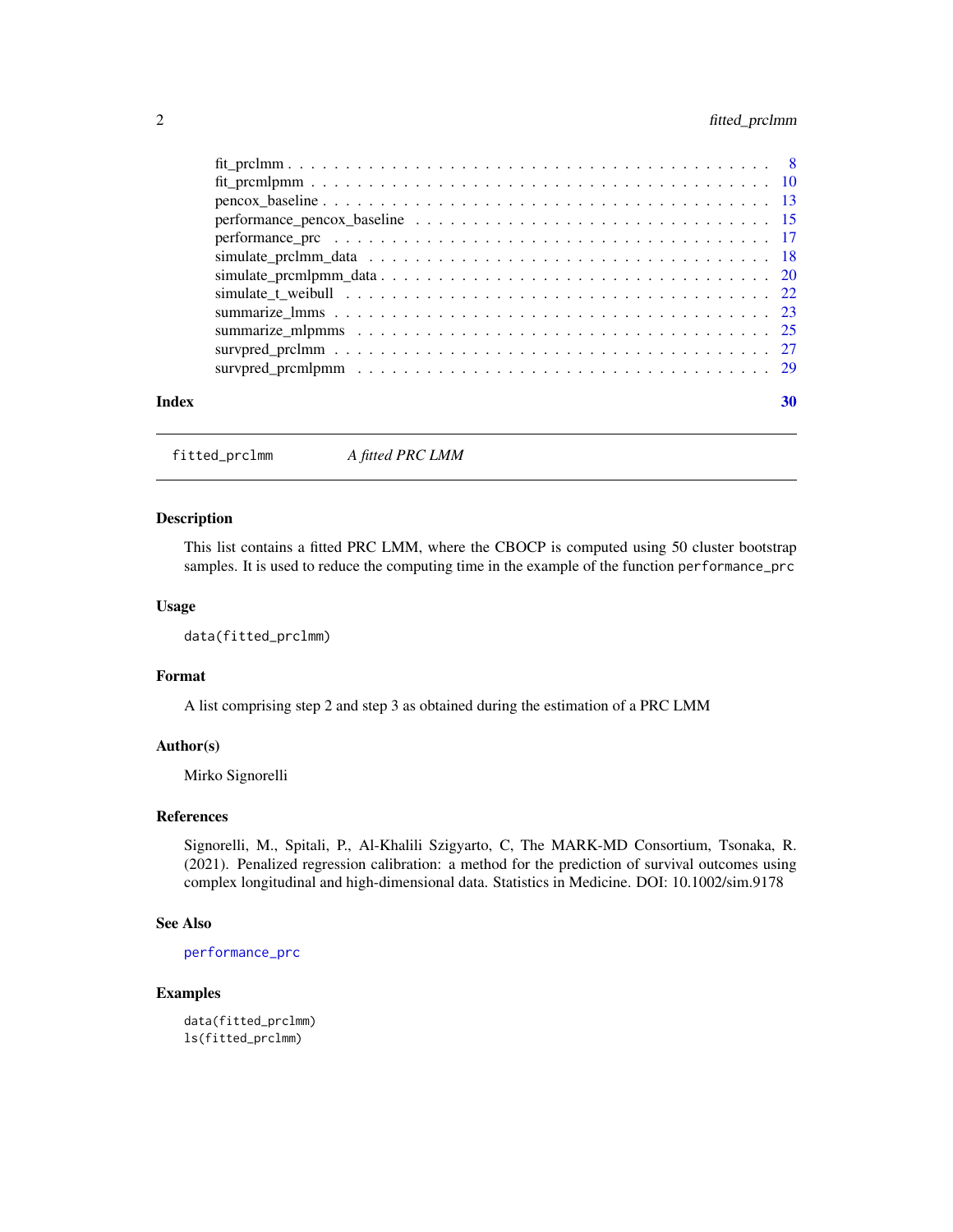# <span id="page-2-0"></span>Description

This list contains a fitted PRC MLPMM. It is used to reduce the computing time in the example of the function survpred\_prcmlpmm

#### Usage

```
data(fitted_prclmm)
```
# Format

A list comprising step 2 and step 3 as obtained during the estimation of a PRC MLPMM

#### Author(s)

Mirko Signorelli

#### References

Signorelli, M., Spitali, P., Al-Khalili Szigyarto, C, The MARK-MD Consortium, Tsonaka, R. (2021). Penalized regression calibration: a method for the prediction of survival outcomes using complex longitudinal and high-dimensional data. Statistics in Medicine, 40 (27), 6178-6196. DOI: 10.1002/sim.9178

#### See Also

[survpred\\_prcmlpmm](#page-28-1)

#### Examples

data(fitted\_prcmlpmm) ls(fitted\_prcmlpmm)

<span id="page-2-1"></span>fit\_lmms *Step 1 of PRC-LMM (estimation of the linear mixed models)*

# Description

This function performs the first step for the estimation of the PRC-LMM model proposed in Signorelli et al. (2021)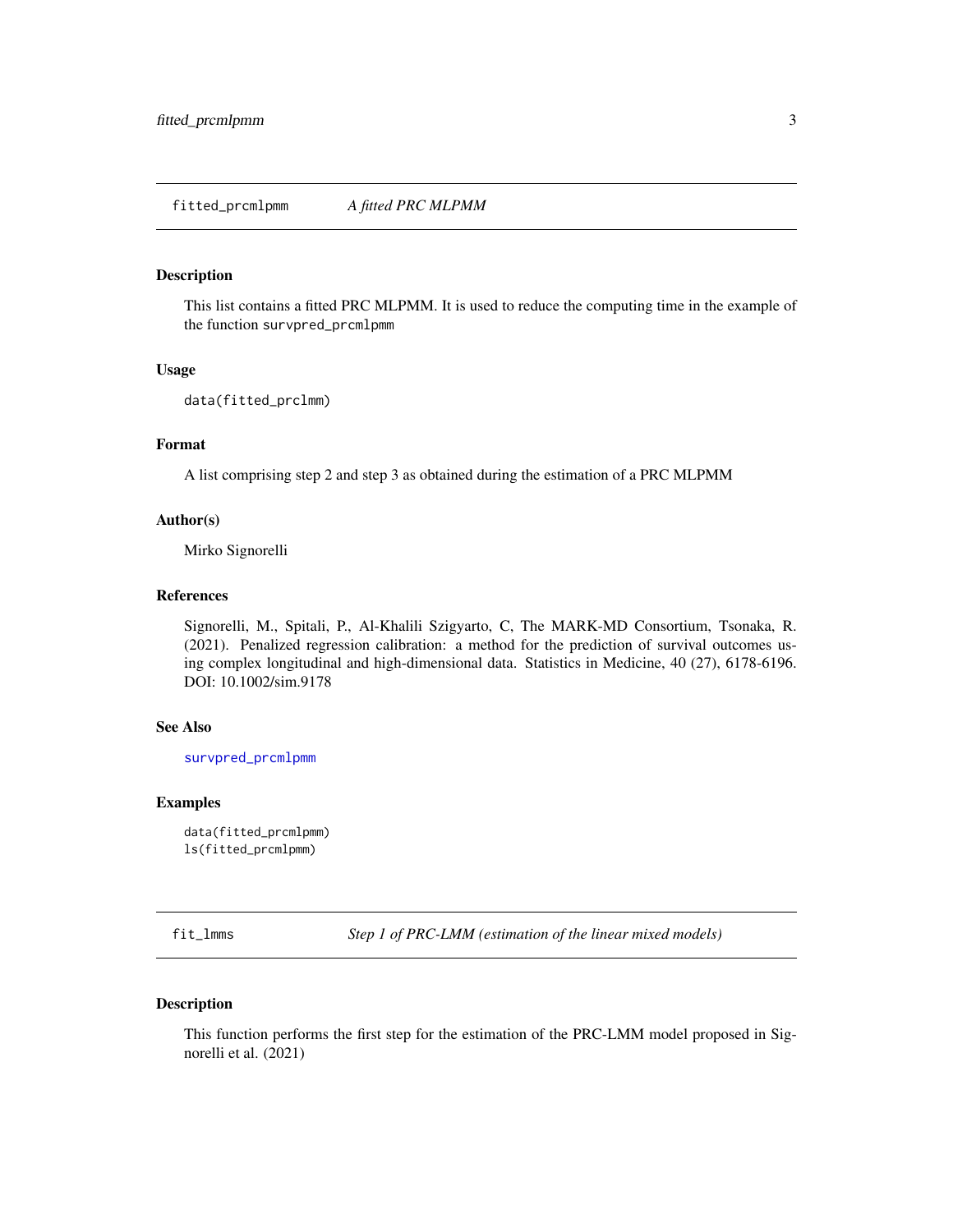#### Usage

```
fit_lmms(y.names, fixefs, ranefs, long.data, surv.data, t.from.base,
 n.boots = 0, n.cores = 1, max.ymissing = 0.2, verbose = TRUE)
```
# Arguments

| y.names      | character vector with the names of the response variables which the LMMs have<br>to be fitted to                                                                                                                                   |
|--------------|------------------------------------------------------------------------------------------------------------------------------------------------------------------------------------------------------------------------------------|
| fixefs       | fixed effects formula for the model, example: $\sim$ time                                                                                                                                                                          |
| ranefs       | random effects formula for the model, specified using the representation of ran-<br>dom effect structures of the R package nlme                                                                                                    |
| long.data    | a data frame with the longitudinal predictors, comprehensive of a variable called<br>id with the subject ids                                                                                                                       |
| surv.data    | a data frame with the survival data and (if relevant) additional baseline covari-<br>ates. surv. data should at least contain a subject id (called id), the time to event<br>outcome (time), and binary event variable (event)     |
| t.from.base  | name of the variable containing time from baseline in long. data                                                                                                                                                                   |
| n.boots      | number of bootstrap samples to be used in the cluster bootstrap optimism cor-<br>rection procedure (CBOCP). If 0, no bootstrapping is performed                                                                                    |
| n.cores      | number of cores to use to parallelize part of the computations. If ncores = 1 (de-<br>fault), no parallelization is done. Pro tip: you can use parallel: : detectCores()<br>to check how many cores are available on your computer |
| max.ymissing | maximum proportion of subjects allowed to not have any measurement of a<br>longitudinal response variable. Default is 0.2                                                                                                          |
| verbose      | if TRUE (default and recommended value), information on the ongoing compu-<br>tations is printed in the console                                                                                                                    |
|              |                                                                                                                                                                                                                                    |

# Value

A list containing the following objects:

- call.info: a list containing the following function call information: call, y.names, fixefs, ranefs;
- lmm.fits.orig: a list with the LMMs fitted on the original dataset (it should comprise as many LMMs as the elements of y.names are);
- df.sanitized: a sanitized version of the supplied long.data dataframe, without the longitudinal measurements that are taken after the event or after censoring;
- n.boots: number of bootstrap samples;
- boot.ids: a list with the ids of bootstrapped subjects (when n.boots > 0);
- lmms.fits.boot: a list of lists, which contains the LMMs fitted on each bootstrapped datasets (when  $n.$  boots  $> 0$ ).

#### Author(s)

Mirko Signorelli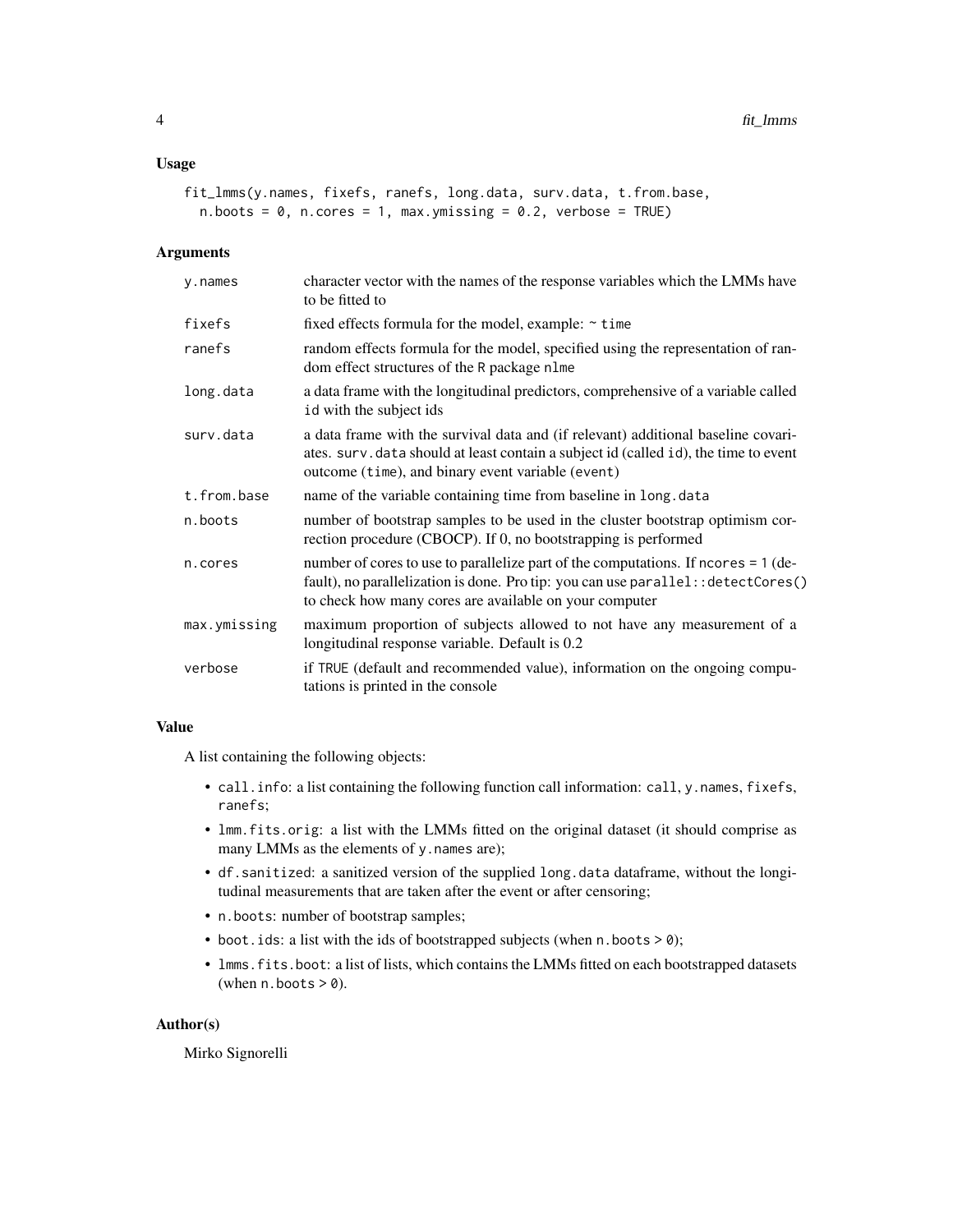# <span id="page-4-0"></span>fit\_mlpmms 5

#### References

Signorelli, M., Spitali, P., Al-Khalili Szigyarto, C, The MARK-MD Consortium, Tsonaka, R. (2021). Penalized regression calibration: a method for the prediction of survival outcomes using complex longitudinal and high-dimensional data. Statistics in Medicine, 40 (27), 6178-6196. DOI: 10.1002/sim.9178

# See Also

[simulate\\_prclmm\\_data](#page-17-1), [summarize\\_lmms](#page-22-1) (step 2), [fit\\_prclmm](#page-7-1) (step 3), [performance\\_prc](#page-16-1)

# Examples

```
# generate example data
set.seed(1234)
p = 4 # number of longitudinal predictors
simdata = simulate_prclmm_data(n = 100, p = p, p. relev = 2,
             seed = 123, t.values = c(0, 0.2, 0.5, 1, 1.5, 2))# specify options for cluster bootstrap optimism correction
# procedure and for parallel computing
do.bootstrap = FALSE
# IMPORTANT: set do.bootstrap = TRUE to compute the optimism correction!
n.boots = ifelse(do.bootstrap, 100, 0)
more.cores = FALSE
# IMPORTANT: set more.cores = TRUE to speed computations up!
if (!more.cores) n.cores = 2
if (more.cores) {
   # identify number of available cores on your machine
   n.cores = parallel::detectCores()
   if (is.na(n.core)) n.cores = 2
}
# step 1 of PRC-LMM: estimate the LMMs
y.names = paste('marker', 1:p, sep = '')
step1 = fit_lmms(y.names = y.names,
                 fixefs = \sim age, ranefs = \sim age | id,
                 long.data = simdata$long.data,
                 surv.data = simdata$surv.data,
                 t.from.base = t.from.base,
                 n.boots = n.boots, n.cores = n.cores)
```
<span id="page-4-1"></span>fit\_mlpmms *Step 1 of PRC-MLPMM (estimation of the linear mixed models)*

#### **Description**

This function performs the first step for the estimation of the PRC-MLPMM model proposed in Signorelli et al. (2021)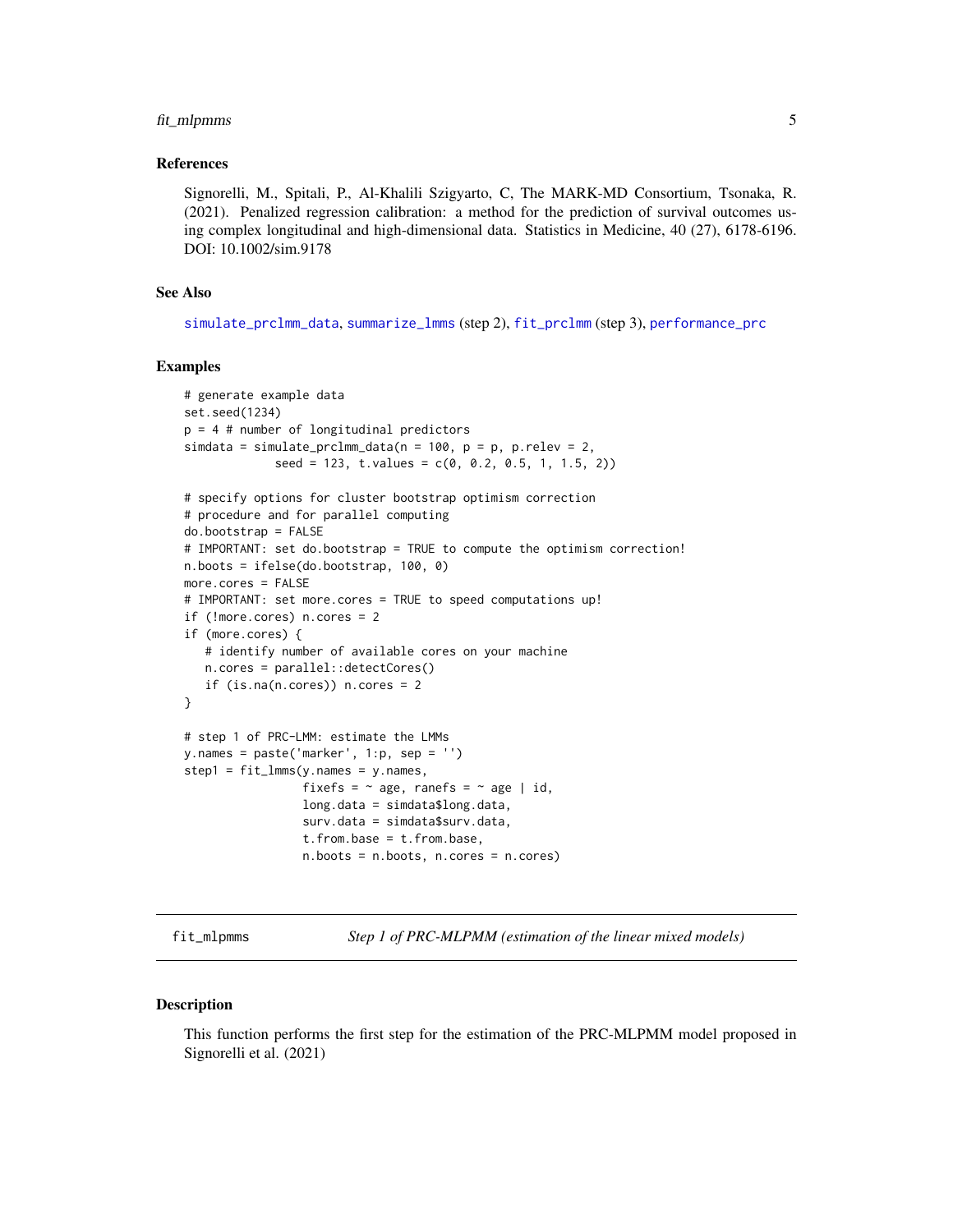# <span id="page-5-0"></span>Usage

```
fit_mlpmms(y.names, fixefs, ranef.time, randint.items = TRUE, long.data,
  surv.data, t.from.base, n.boots = 0, n.cores = 1, verbose = TRUE,
 maxiter = 100, conv = rep(0.001, 3), lcmm.warnings = FALSE)
```
#### Arguments

| y.names       | a list with the names of the response variables which the MLPMMs have to be<br>fitted to. Each element in the list contains all the items used to reconstruct a<br>latent biological process of interest                            |
|---------------|-------------------------------------------------------------------------------------------------------------------------------------------------------------------------------------------------------------------------------------|
| fixefs        | a fixed effects formula for the model, where the time variable (specified also in<br>ranef.time) is included as first element and within the function contrast().<br>Examples: ~ contrast(age), ~ contrast(age) + group + treatment |
| ranef.time    | a character with the name of the time variable for which to include a shared<br>random slope                                                                                                                                        |
| randint.items | logical: should item-specific random intercepts be included in the MLCMMs?<br>Default is TRUE. It can also be a vector, with different values for different ele-<br>ments of y.names                                                |
| long.data     | a data frame with the longitudinal predictors, comprehensive of a variable called<br>id with the subject ids                                                                                                                        |
| surv.data     | a data frame with the survival data and (if relevant) additional baseline covari-<br>ates. surv.data should at least contain a subject id (called id), the time to event<br>outcome (time), and binary event variable (event)       |
| t.from.base   | name of the variable containing time from baseline in long. data                                                                                                                                                                    |
| n.boots       | number of bootstrap samples to be used in the cluster bootstrap optimism cor-<br>rection procedure (CBOCP). If 0, no bootstrapping is performed                                                                                     |
| n.cores       | number of cores to use to parallelize part of the computations. If ncores = 1 (de-<br>fault), no parallelization is done. Pro tip: you can use parallel: : detectCores()<br>to check how many cores are available on your computer  |
| verbose       | if TRUE (default and recommended value), information on the ongoing compu-<br>tations is printed in the console                                                                                                                     |
| maxiter       | maximum number of iterations to use when calling the function multlcmm. De-<br>fault is 100                                                                                                                                         |
| conv          | a vector containing the three convergence criteria (convB, convL and convG) to<br>use when calling the function $multlcmm$ . Default is $c(1e-3, 1e-3, 1e-3)$                                                                       |
| lcmm.warnings | logical. If TRUE, a warning is printed every time the (strict) convergence criteria<br>of the multlcmm function are not met. Default is FALSE                                                                                       |

# Details

This function is essentially a wrapper of the [multlcmm](#page-0-0) function that has the goal of simplifying the estimation of several MLPMMs. In general, ensuring convergence of the algorithm implemented in multlcmm is sometimes difficult, and it is hard to write a function that can automatically solve these convergence problems. fit\_mplmms returns a warning when estimation did not converge for one or more MLPMMs. If this happens, try to change the convergence criteria in conv or the relevant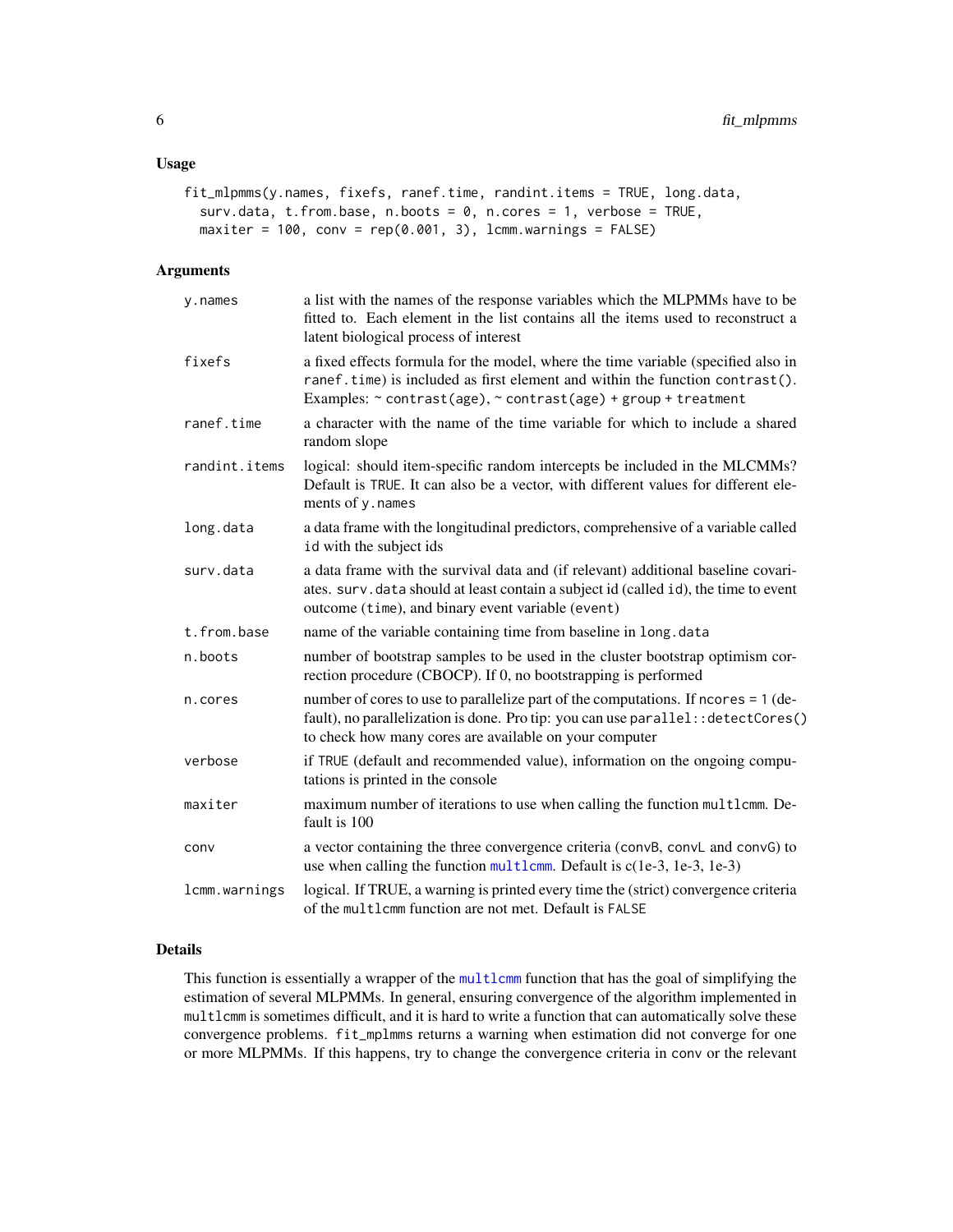# <span id="page-6-0"></span>fit\_mlpmms 7

randint.items value. If doing this doesn't solve the problem, it is recommended to re-estimate the specific MLPMMs for which estimation didn't converge directly with [multlcmm](#page-0-0), trying to manually solve the convergence issues

#### Value

A list containing the following objects:

- call.info: a list containing the following function call information: call, y.names, fixefs, ranef.time, randint.items;
- mlpmm. fits.orig: a list with the MLPMMs fitted on the original dataset (it should comprise as many MLPMMs as the elements of y.names are);
- df.sanitized: a sanitized version of the supplied long.data dataframe, without the longitudinal measurements that are taken after the event or after censoring;
- n.boots: number of bootstrap samples;
- boot.ids: a list with the ids of bootstrapped subjects (when  $n.$  boots  $> 0$ );
- mlpmm.fits.boot: a list of lists, which contains the MLPMMs fitted on each bootstrapped datasets (when  $n.$  boots  $> 0$ ).

# Author(s)

Mirko Signorelli

# References

Signorelli, M., Spitali, P., Al-Khalili Szigyarto, C, The MARK-MD Consortium, Tsonaka, R. (2021). Penalized regression calibration: a method for the prediction of survival outcomes using complex longitudinal and high-dimensional data. Statistics in Medicine, 40 (27), 6178-6196. DOI: 10.1002/sim.9178

#### See Also

[simulate\\_prcmlpmm\\_data](#page-19-1), [summarize\\_mlpmms](#page-24-1) (step 2), [fit\\_prcmlpmm](#page-9-1) (step 3), [performance\\_prc](#page-16-1)

```
# generate example data
set.seed(123)
n. items = c(4, 2, 2, 3, 4, 2)simdata = simulate_prcmlpmm_data(n = 100, p = length(n.items),
             p.relev = 3, n.items = n.items,
             type = 'u+b', seed = 1)
# specify options for cluster bootstrap optimism correction
# procedure and for parallel computing
do.bootstrap = FALSE
# IMPORTANT: set do.bootstrap = TRUE to compute the optimism correction!
n.boots = ifelse(do.bootstrap, 100, 0)
more.cores = FALSE
```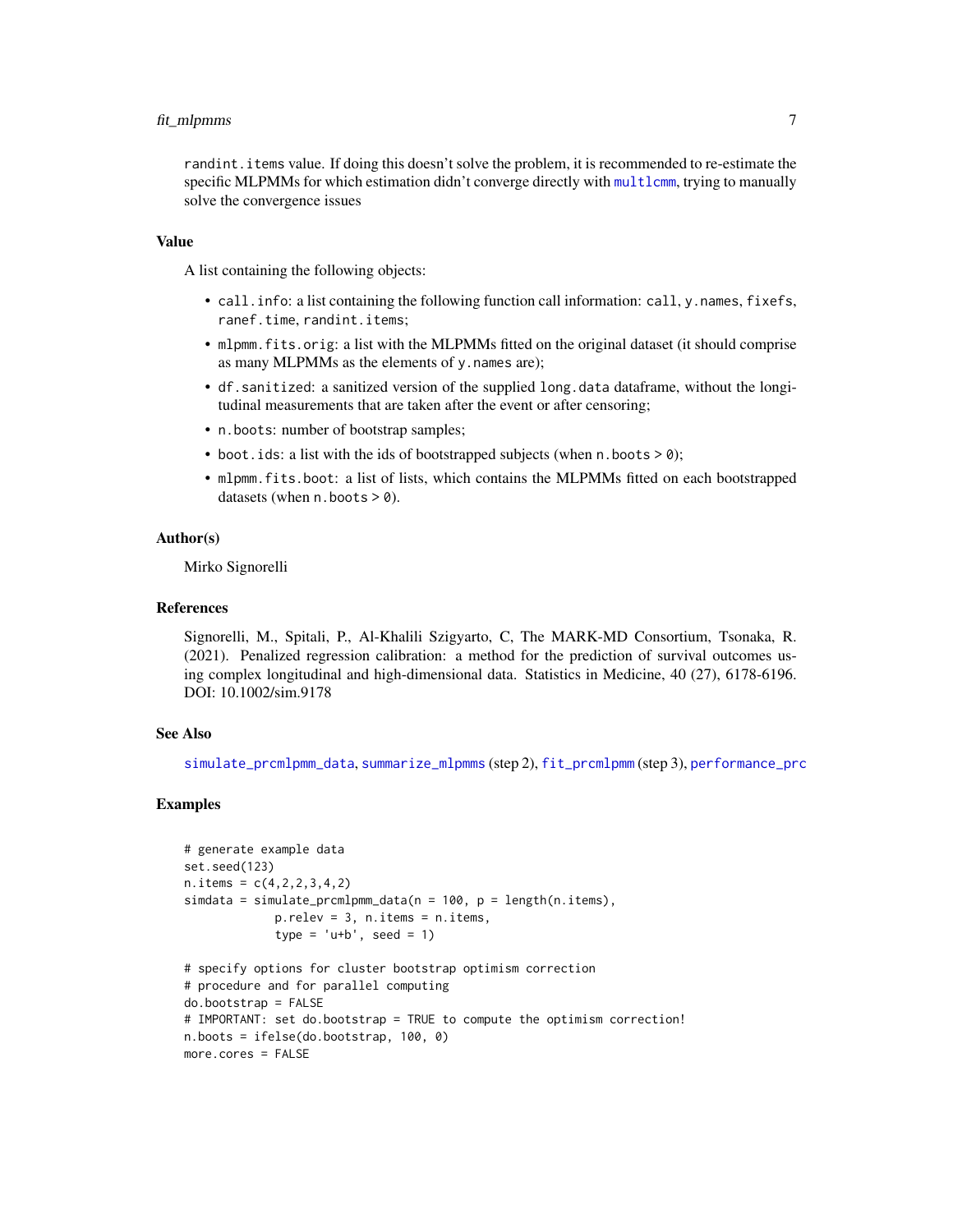```
# IMPORTANT: set more.cores = TRUE to speed computations up!
if (!more.cores) n.cores = 2
if (more.cores) {
  # identify number of available cores on your machine
  n.cores = parallel::detectCores()
  if (is.na(n.cores)) n.cores = 2
}
# step 1 of PRC-MLPMM: estimate the MLPMMs
y.names = vector('list', length(n.items))
for (i in 1:length(n.items)) {
  y.namees[[i]] = paste('marker', i, '-'', 1:n.items[i], sep = '')}
step1 = fit_m1pmms(y.names, fixes f = ~ contrast(age),
                 ranef.time = age, randint.items = TRUE,
                 long.data = simdata$long.data,
                 surv.data = simdata$surv.data,
                 t.from.base = t.from.base,
                 n.boots = n.boots, n.cores = n.cores)
```
<span id="page-7-1"></span>fit\_prclmm *Step 3 of PRC-LMM (estimation of the penalized Cox model(s))*

# Description

This function performs the third step for the estimation of the PRC-LMM model proposed in Signorelli et al. (2021)

### Usage

```
fit_prclmm(object, surv.data, baseline.covs = NULL, penalty = "ridge",
  standardize = TRUE, pfac.base.covs = 0, n.alpha.elnet = 11,
  n.folds.elnet = 5, n.cores = 1, verbose = TRUE)
```
#### Arguments

| object        | the output of step 2 of the PRC-LMM procedure, as produced by the summarize_lmms<br>function                                                                                                                                   |
|---------------|--------------------------------------------------------------------------------------------------------------------------------------------------------------------------------------------------------------------------------|
| surv.data     | a data frame with the survival data and (if relevant) additional baseline covari-<br>ates. surv. data should at least contain a subject id (called id), the time to event<br>outcome (time), and binary event variable (event) |
| baseline.covs | a formula specifying the variables (e.g., baseline age) in surv. data that should<br>be included as baseline covariates in the penalized Cox model. Example: baseline.covs<br>= '~ baseline.age'. Default is NULL              |
| penalty       | the type of penalty function used for regularization. Default is 'ridge', other<br>possible values are 'elasticnet' and 'lasso'                                                                                                |

<span id="page-7-0"></span>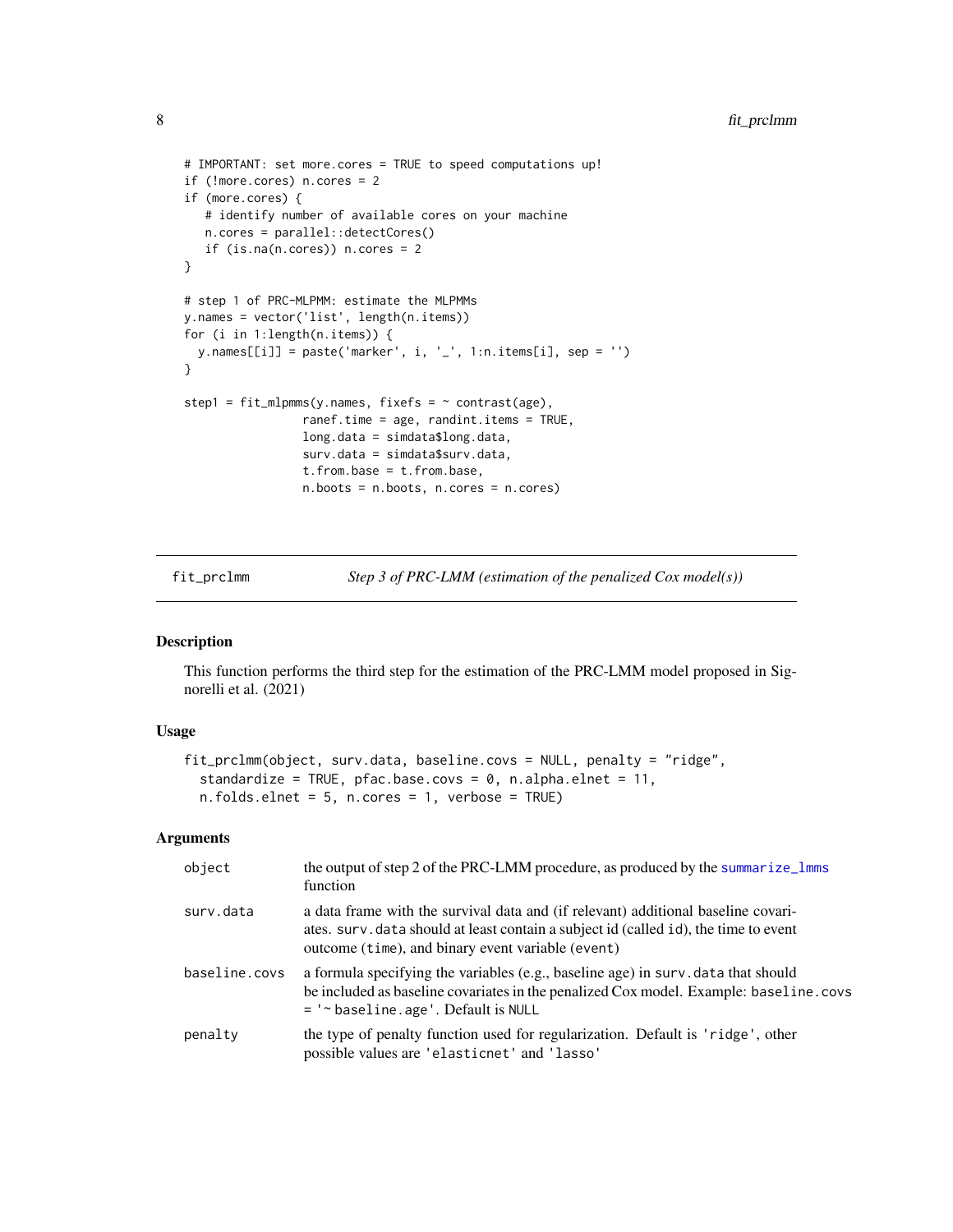# <span id="page-8-0"></span>fit\_prclmm 9

| standardize   | logical argument: should the predicted random effects be standardized when<br>included in the penalized Cox model? Default is TRUE                                                                                                      |
|---------------|-----------------------------------------------------------------------------------------------------------------------------------------------------------------------------------------------------------------------------------------|
|               | pfac.base.covs a single value, or a vector of values, indicating whether the baseline covariates<br>(if any) should be penalized (1) or not (0). Default is pfac. base. covs = $\theta$ (no<br>penalization of all baseline covariates) |
| n.alpha.elnet | number of alpha values for the two-dimensional grid of tuning parameteres in<br>elasticnet. Only relevant if penalty = $'$ elasticnet'. Default is 11, so that the<br>resulting alpha grid is $c(1, 0.9, 0.8, , 0.1, 0)$                |
| n.folds.elnet | number of folds to be used for the selection of the tuning parameter in elastichet.<br>Only relevant if penalty $=$ 'elasticnet'. Default is 5                                                                                          |
| n.cores       | number of cores to use to parallelize part of the computations. If ncores = 1 (de-<br>fault), no parallelization is done. Pro tip: you can use parallel: : detectCores()<br>to check how many cores are available on your computer      |
| verbose       | if TRUE (default and recommended value), information on the ongoing compu-<br>tations is printed in the console                                                                                                                         |

# Value

A list containing the following objects:

- call: the function call
- pcox.orig: the penalized Cox model fitted on the original dataset;
- surv.data: the supplied survival data (ordered by subject id)
- n.boots: number of bootstrap samples;
- boot. ids: a list with the ids of bootstrapped subjects (when  $n \cdot$  boots  $> 0$ );
- pcox.boot: a list where each element is a fitted penalized Cox model for a given bootstrap sample (when  $n.$  boots  $> 0$ ).

#### Author(s)

Mirko Signorelli

# References

Signorelli, M., Spitali, P., Al-Khalili Szigyarto, C, The MARK-MD Consortium, Tsonaka, R. (2021). Penalized regression calibration: a method for the prediction of survival outcomes using complex longitudinal and high-dimensional data. Statistics in Medicine, 40 (27), 6178-6196. DOI: 10.1002/sim.9178

# See Also

[fit\\_lmms](#page-2-1) (step 1), [summarize\\_lmms](#page-22-1) (step 2), [performance\\_prc](#page-16-1)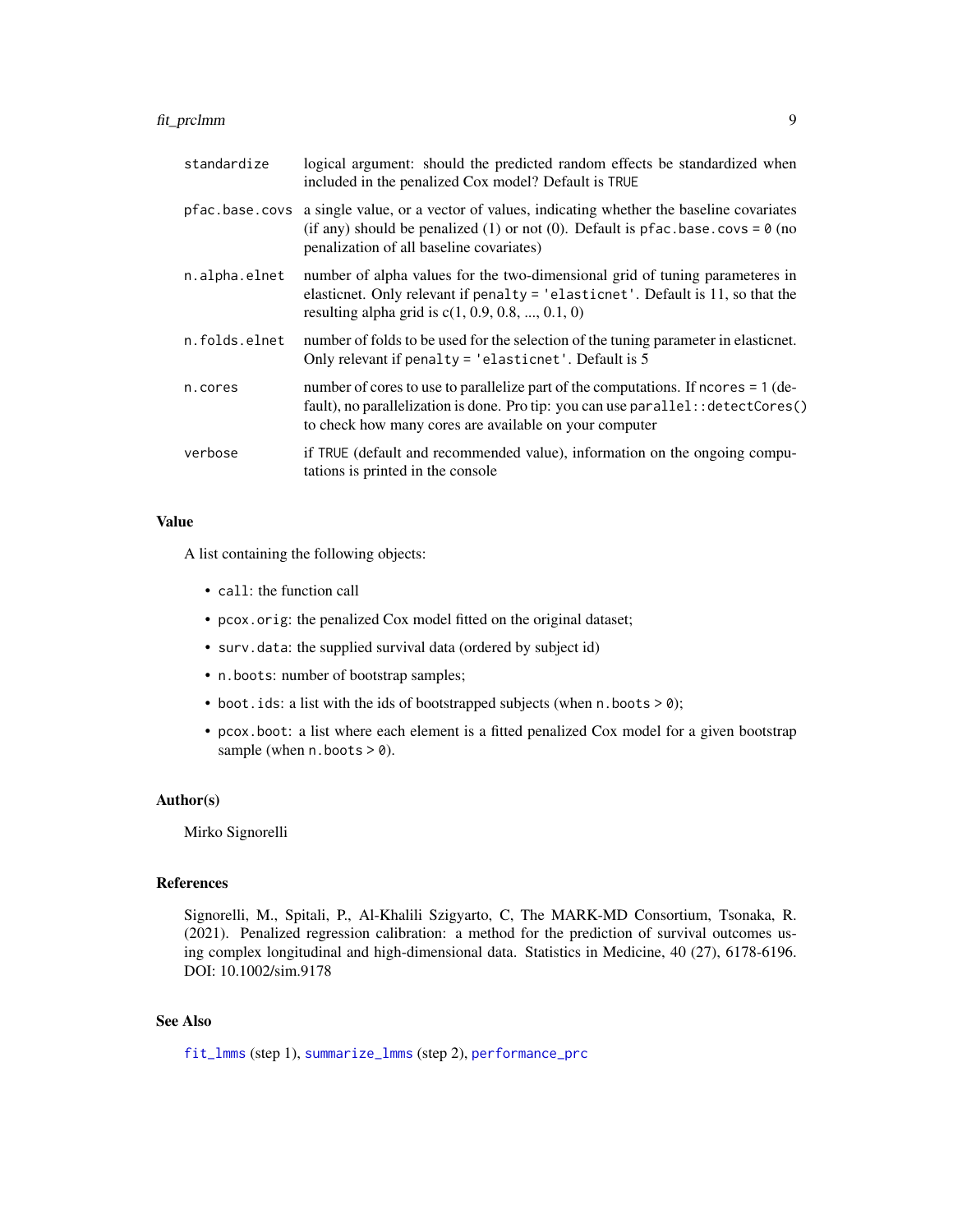# Examples

```
# generate example data
set.seed(1234)
p = 4 # number of longitudinal predictors
simdata = simulate_prclmm_data(n = 100, p = p, p.relev = 2,
             seed = 123, t.values = c(0, 0.2, 0.5, 1, 1.5, 2))
# specify options for cluster bootstrap optimism correction
# procedure and for parallel computing
do.bootstrap = FALSE
# IMPORTANT: set do.bootstrap = TRUE to compute the optimism correction!
n.boots = ifelse(do.bootstrap, 100, 0)
more.cores = FALSE
# IMPORTANT: set more.cores = TRUE to speed computations up!
if (!more.cores) n.cores = 2
if (more.cores) {
   # identify number of available cores on your machine
   n.cores = parallel::detectCores()
   if (is.na(n.cores)) n.cores = 2
}
# step 1 of PRC-LMM: estimate the LMMs
y.name = paste('marker', 1:p, sep = '')step1 = fit_{\text{lmms}}(y.\text{names} = y.\text{names},fixefs = \sim age, ranefs = \sim age | id,
                 long.data = simdata$long.data,
                 surv.data = simdata$surv.data,
                 t.from.base = t.from.base,
                 n.boots = n.boots, n.cores = n.cores)
# step 2 of PRC-LMM: compute the summaries
# of the longitudinal outcomes
step2 = summarize_lmms(object = step1, n.cores = n.cores)
# step 3 of PRC-LMM: fit the penalized Cox models
step3 = fit_prclmm(object = step2, surv.data = simdata$surv.data,
                   baseline.covs = \sim baseline.age,
                   penalty = 'ridge', n.cores = n.cores)
```
<span id="page-9-1"></span>fit\_prcmlpmm *Step 3 of PRC-MLPMM (estimation of the penalized Cox model(s))*

#### Description

This function performs the third step for the estimation of the PRC-MLPMM model proposed in Signorelli et al. (2021)

<span id="page-9-0"></span>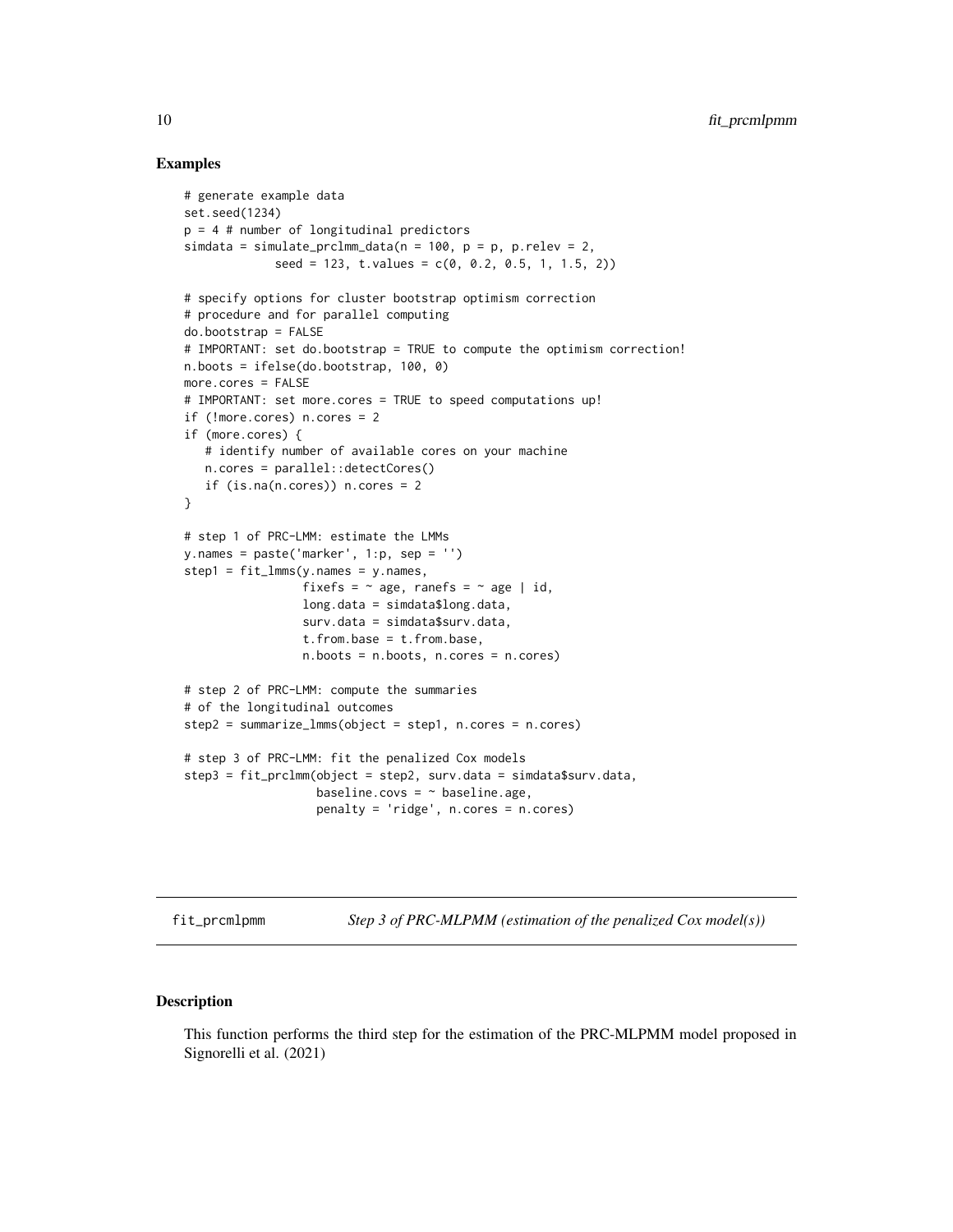# <span id="page-10-0"></span>fit\_prcmlpmm 11

# Usage

```
fit_prcmlpmm(object, surv.data, baseline.covs = NULL, include.b0s = TRUE,
 penalty = "ridge", standardize = TRUE, pfac.base.covs = 0,
 n.alpha.elnet = 11, n.folds.elnet = 5, n.cores = 1, verbose = TRUE)
```
## Arguments

| object        | the output of step 2 of the PRC-MLPMM procedure, as produced by the summarize_mlpmms<br>function                                                                                                                                        |
|---------------|-----------------------------------------------------------------------------------------------------------------------------------------------------------------------------------------------------------------------------------------|
| surv.data     | a data frame with the survival data and (if relevant) additional baseline covari-<br>ates. surv.data should at least contain a subject id (called id), the time to event<br>outcome (time), and binary event variable (event)           |
| baseline.covs | a formula specifying the variables (e.g., baseline age) in surv. data that should<br>be included as baseline covariates in the penalized Cox model. Example: baseline.covs<br>= '~ baseline.age'. Default is NULL                       |
| include.b0s   | logical. If TRUE, the PRC-MLPMM(U+B) model is estimated; if FALSE, the<br>PRC-MLPMM(U) model is estimated. See Signorelli et al. (2021) for details                                                                                     |
| penalty       | the type of penalty function used for regularization. Default is 'ridge', other<br>possible values are 'elasticnet' and 'lasso'                                                                                                         |
| standardize   | logical argument: should the predicted random effects be standardized when<br>included in the penalized Cox model? Default is TRUE                                                                                                      |
|               | pfac.base.covs a single value, or a vector of values, indicating whether the baseline covariates<br>(if any) should be penalized (1) or not (0). Default is pfac. base. covs = $\theta$ (no<br>penalization of all baseline covariates) |
| n.alpha.elnet | number of alpha values for the two-dimensional grid of tuning parameteres in<br>elasticnet. Only relevant if penalty = 'elasticnet'. Default is 11, so that the<br>resulting alpha grid is $c(1, 0.9, 0.8, , 0.1, 0)$                   |
| n.folds.elnet | number of folds to be used for the selection of the tuning parameter in elasticnet.<br>Only relevant if penalty = 'elasticnet'. Default is 5                                                                                            |
| n.cores       | number of cores to use to parallelize part of the computations. If ncores = 1 (de-<br>fault), no parallelization is done. Pro tip: you can use parallel: : detectCores()<br>to check how many cores are available on your computer      |
| verbose       | if TRUE (default and recommended value), information on the ongoing compu-<br>tations is printed in the console                                                                                                                         |

#### Value

A list containing the following objects:

- call: the function call
- pcox.orig: the penalized Cox model fitted on the original dataset;
- surv.data: the supplied survival data (ordered by subject id)
- n.boots: number of bootstrap samples;
- boot.ids: a list with the ids of bootstrapped subjects (when n.boots > 0);
- pcox.boot: a list where each element is a fitted penalized Cox model for a given bootstrap sample (when  $n.$  boots  $> 0$ ).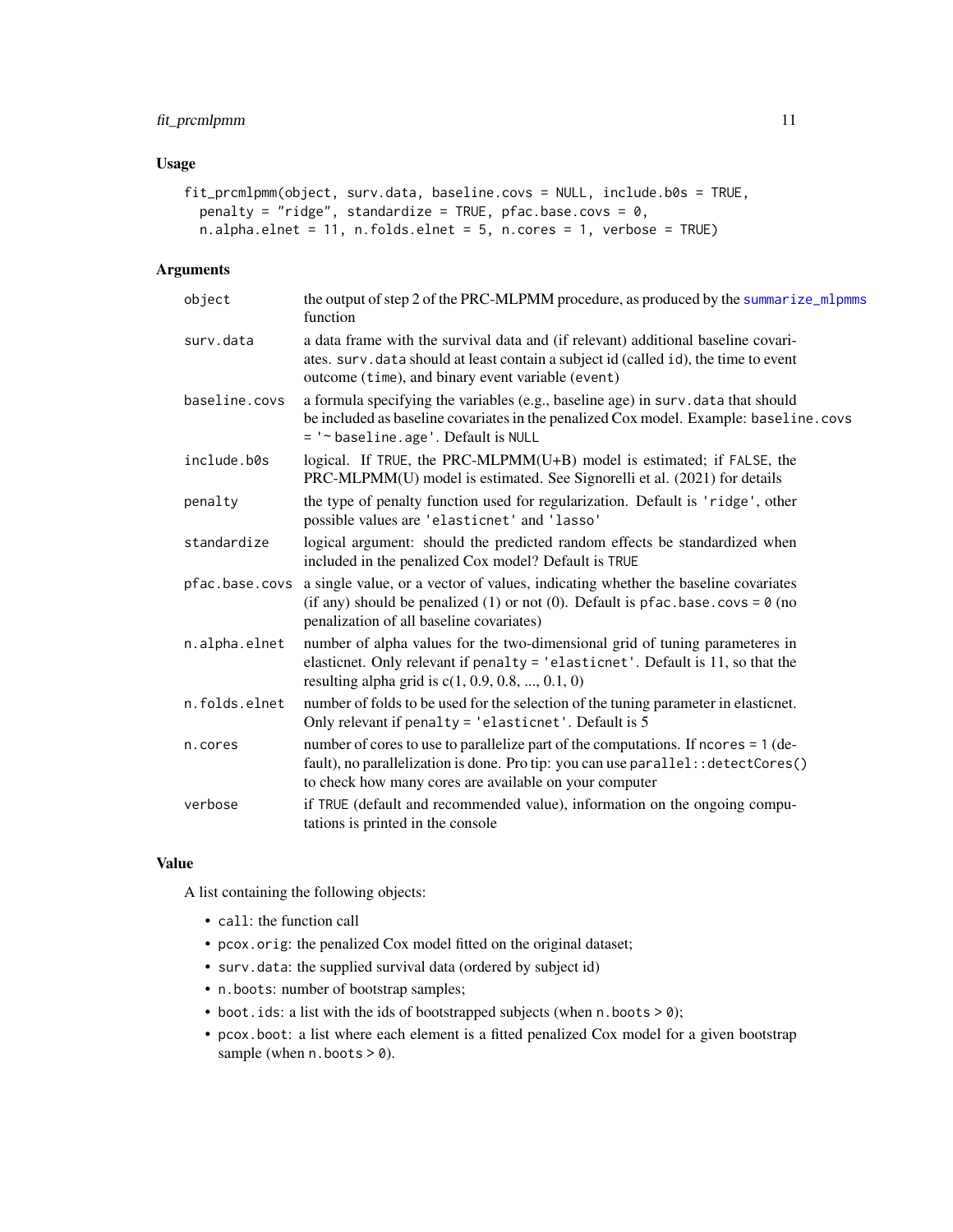#### <span id="page-11-0"></span>Author(s)

Mirko Signorelli

#### References

Signorelli, M., Spitali, P., Al-Khalili Szigyarto, C, The MARK-MD Consortium, Tsonaka, R. (2021). Penalized regression calibration: a method for the prediction of survival outcomes using complex longitudinal and high-dimensional data. Statistics in Medicine, 40 (27), 6178-6196. DOI: 10.1002/sim.9178

# See Also

[fit\\_mlpmms](#page-4-1) (step 1), [summarize\\_mlpmms](#page-24-1) (step 2), [performance\\_prc](#page-16-1)

```
# generate example data
set.seed(123)
n. items = c(4, 2, 2, 3, 4, 2)simdata = simulate_prcmlpmm_data(n = 100, p = length(n.items),
             p.relev = 3, n.items = n.items,
             type = 'u+b', seed = 1)
# specify options for cluster bootstrap optimism correction
# procedure and for parallel computing
do.bootstrap = FALSE
# IMPORTANT: set do.bootstrap = TRUE to compute the optimism correction!
n.boots = ifelse(do.bootstrap, 100, 0)
more.cores = FALSE
# IMPORTANT: set more.cores = TRUE to speed computations up!
if (!more.cores) n.cores = 2
if (more.cores) {
   # identify number of available cores on your machine
   n.cores = parallel::detectCores()
   if (is.na(n.core)) n.cores = 2
}
# step 1 of PRC-MLPMM: estimate the MLPMMs
y.names = vector('list', length(n.items))
for (i in 1:length(n.items)) {
  y.names[[i]] = paste('marker', i, '_', 1:n.items[i], sep = '')
}
step1 = fit_m1pmms(y.name, fixefs = ~ contrast(age),ranef.time = age, randint.items = TRUE,
                 long.data = simdata$long.data,
                 surv.data = simdata$surv.data,
                 t.from.base = t.from.base,
                 n.boots = n.boots, n.cores = n.cores)
# step 2 of PRC-MLPMM: compute the summaries
```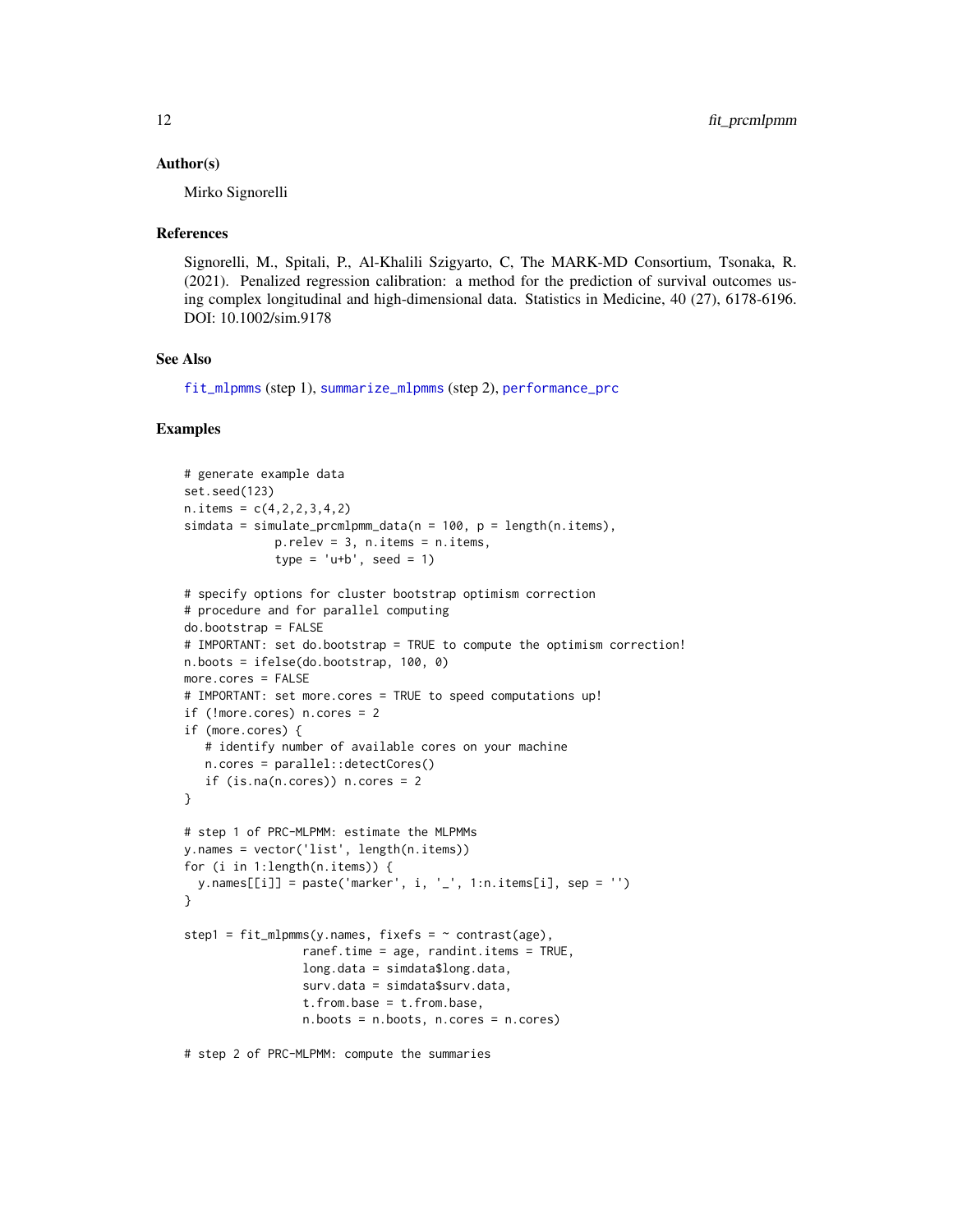# <span id="page-12-0"></span>pencox\_baseline 13

```
step2 = summarize_mlpmms(object = step1, n.cores = n.cores)
# step 3 of PRC-LMM: fit the penalized Cox models
step3 = fit_prcmlpmm(object = step2, surv.data = simdata$surv.data,
                  baseline.covs = \sim baseline.age,
                   include.b0s = TRUE,
                   penalty = 'ridge', n.cores = n.cores)
```
<span id="page-12-1"></span>pencox\_baseline *Estimation of a penalized Cox model with baseline covariates onlu*

## Description

This function estimates a penalized Cox model where only baseline covariates are included as predictors, and then computes a bootstrap optimism correction procedure that is used to validate the predictive performance of the model

#### Usage

```
pencox_baseline(data, formula, penalty = "ridge", standardize = TRUE,
 penalty.factor = 1, n.alpha.elnet = 11, n.folds.elnet = 5,
 n.boots = 0, n.cores = 1, verbose = TRUE)
```
#### Arguments

| data           | a data frame with one row for each subject. It should at least contain a subject id<br>(called id), the time to event outcome (time), and the binary censoring indicator<br>(event), plus at least one covariate to be included in the linear predictor |
|----------------|---------------------------------------------------------------------------------------------------------------------------------------------------------------------------------------------------------------------------------------------------------|
| formula        | a formula specifying the variables in data to include as predictors in the penal-<br>ized Cox model                                                                                                                                                     |
| penalty        | the type of penalty function used for regularization. Default is 'ridge', other<br>possible values are 'elasticnet' and 'lasso'                                                                                                                         |
| standardize    | logical argument: should the covariates be standardized when included in the<br>penalized Cox model? Default is TRUE                                                                                                                                    |
| penalty.factor | a single value, or a vector of values, indicating whether the covariates (if any)<br>should be penalized $(1)$ or not $(0)$ . Default is penalty. factor = 1                                                                                            |
| n.alpha.elnet  | number of alpha values for the two-dimensional grid of tuning parameteres in<br>elasticnet. Only relevant if penalty = 'elasticnet'. Default is 11, so that the<br>resulting alpha grid is $c(1, 0.9, 0.8, , 0.1, 0)$                                   |
| n.folds.elnet  | number of folds to be used for the selection of the tuning parameter in elastichet.<br>Only relevant if penalty = 'elasticnet'. Default is 5                                                                                                            |
| n.boots        | number of bootstrap samples to be used in the bootstrap optimism correction<br>procedure. If 0, no bootstrapping is performed                                                                                                                           |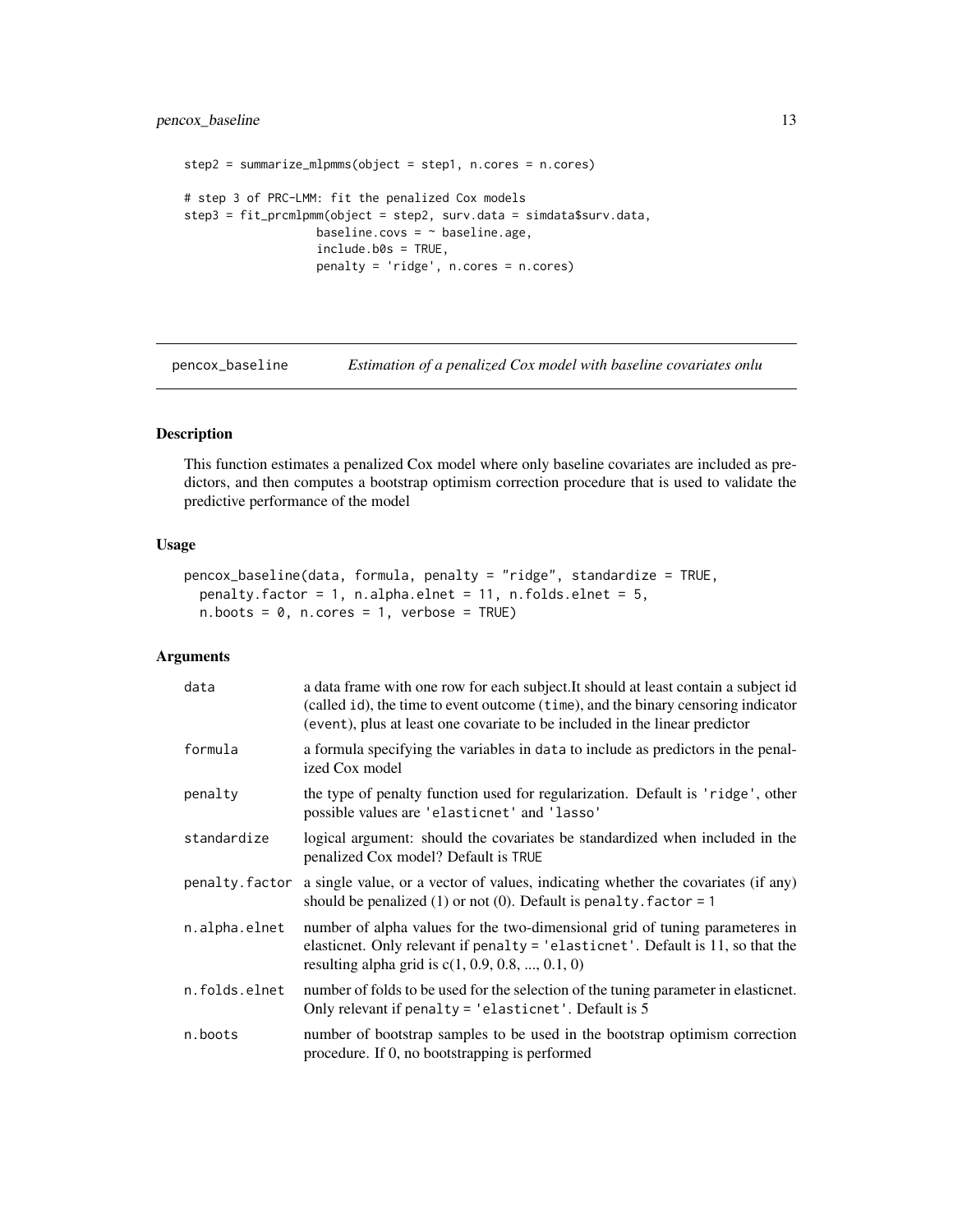# <span id="page-13-0"></span>14 pencox\_baseline

| n.cores | number of cores to use to parallelize the computation of the CBOCP. If ncores =                                 |
|---------|-----------------------------------------------------------------------------------------------------------------|
|         | $1$ (default), no parallelization is done. Pro tip: you can use parallel: : detectCores()                       |
|         | to check how many cores are available on your computer                                                          |
| verbose | if TRUE (default and recommended value), information on the ongoing compu-<br>tations is printed in the console |

#### Value

A list containing the following objects:

- call: the function call
- pcox.orig: the penalized Cox model fitted on the original dataset;
- surv.data: a data frame with the survival data
- X.orig: a data frame with the design matrix used to estimate the Cox model
- n.boots: number of bootstrap samples;
- boot. ids: a list with the ids of bootstrapped subjects (when  $n.$  boots  $> 0$ );
- pcox.boot: a list where each element is a fitted penalized Cox model for a given bootstrap sample (when  $n.$  boots  $> 0$ ).

#### Author(s)

Mirko Signorelli

# References

Signorelli, M., Spitali, P., Al-Khalili Szigyarto, C, The MARK-MD Consortium, Tsonaka, R. (2021). Penalized regression calibration: a method for the prediction of survival outcomes using complex longitudinal and high-dimensional data. Statistics in Medicine, 40 (27), 6178-6196. DOI: 10.1002/sim.9178

#### See Also

[fit\\_prclmm](#page-7-1), [fit\\_prcmlpmm](#page-9-1)

```
# generate example data
set.seed(1234)
p = 4 # number of longitudinal predictors
simdata = simulate_prclmm_data(n = 100, p = p, p.relev = 2,
             seed = 123, t.values = c(0, 0.2, 0.5, 1, 1.5, 2))
#create dataframe with baseline measurements only
baseline.visits = simdata$long.data[which(!duplicated(simdata$long.data$id)),]
df = cbind(simdata$surv.data, baseline.visits)
df = df[ , -c(5:7)]do.bootstrap = FALSE
```

```
# IMPORTANT: set do.bootstrap = TRUE to compute the optimism correction!
n.boots = ifelse(do.bootstrap, 100, 0)
```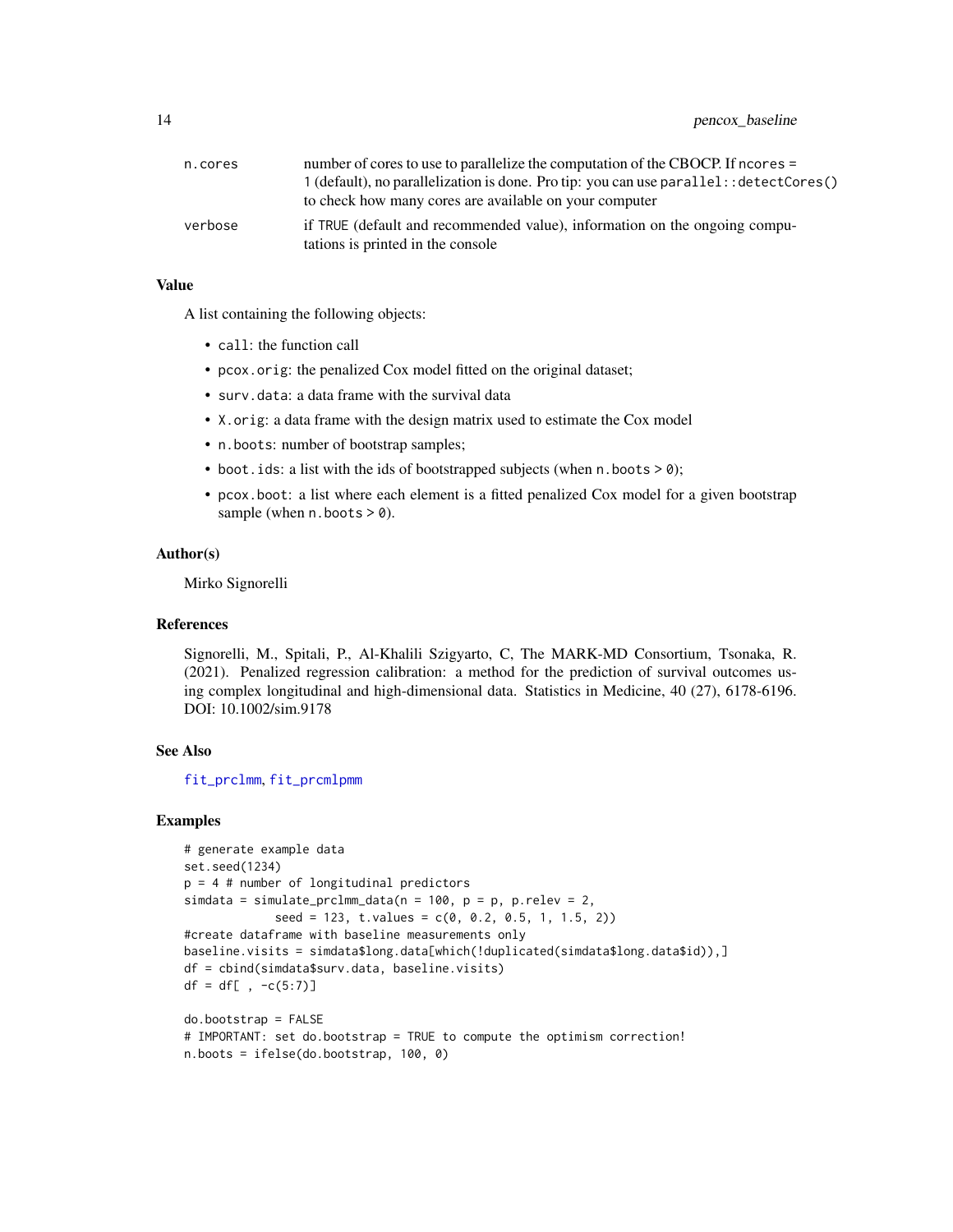```
more.cores = FALSE
# IMPORTANT: set more.cores = TRUE to speed computations up!
if (!more.cores) n.cores = 2
if (more.cores) {
   # identify number of available cores on your machine
  n.cores = parallel::detectCores()
   if (is.na(n.core)) n.cores = 2
}
form = as.formula(\sim baseline.age + marker1 + marker2
                     + marker3 + marker4)
base.pcox = pencox_baseline(data = df,
              formula = form,
              n.boots = n.boots, n.cores = n.cores)
ls(base.pcox)
```
performance\_pencox\_baseline

*Predictive performance of the penalized Cox model with baseline covariates*

# Description

This function computes the naive and optimism-corrected measures of performance (C index and time-dependent AUC) for a penalized Cox model with baseline covariates as presented in Signorelli et al. (2021). The optimism correction is a bootstrap optimism correction procedure

#### Usage

```
performance_pencox_baseline(fitted_pencox, times = 1, n.cores = 1,
 verbose = TRUE)
```
# Arguments

| fitted_pencox | the output of pencox_baseline                                                                                                                                                                                                      |
|---------------|------------------------------------------------------------------------------------------------------------------------------------------------------------------------------------------------------------------------------------|
| times         | numeric vector with the time points at which to estimate the time-dependent<br>AUC –                                                                                                                                               |
| n.cores       | number of cores to use to parallelize part of the computations. If ncores = 1 (de-<br>fault), no parallelization is done. Pro tip: you can use parallel: : detectCores()<br>to check how many cores are available on your computer |
| verbose       | if TRUE (default and recommended value), information on the ongoing compu-<br>tations is printed in the console                                                                                                                    |

# Value

A list containing the following objects:

• call: the function call;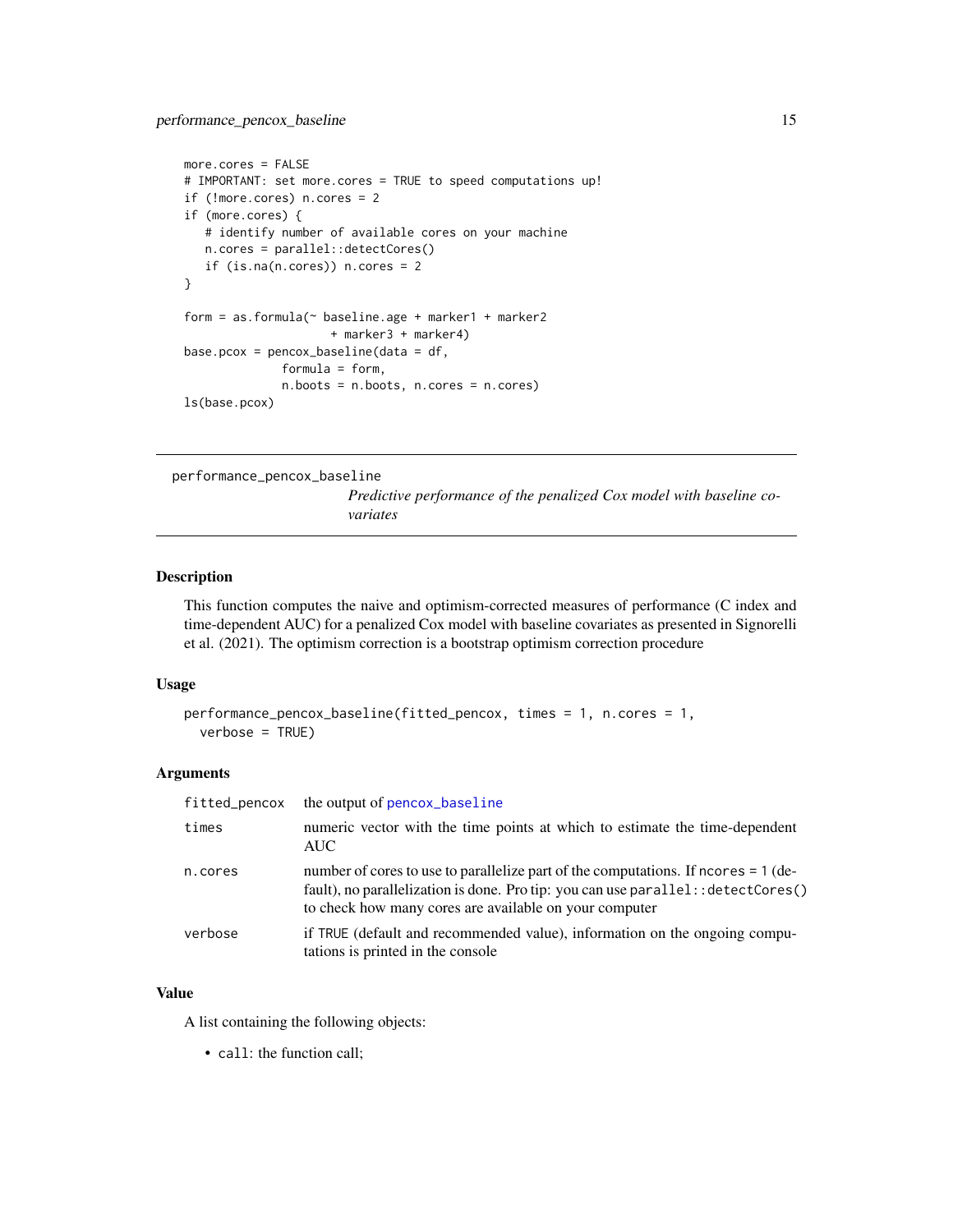- <span id="page-15-0"></span>• concordance: a data frame with the naive and optimism-corrected estimates of the concordance (C) index;
- tdAUC: a data frame with the naive and optimism-corrected estimates of the time-dependent AUC at the desired time points.

#### Author(s)

Mirko Signorelli

#### References

Signorelli, M., Spitali, P., Al-Khalili Szigyarto, C, The MARK-MD Consortium, Tsonaka, R. (2021). Penalized regression calibration: a method for the prediction of survival outcomes using complex longitudinal and high-dimensional data. Statistics in Medicine, 40 (27), 6178-6196. DOI: 10.1002/sim.9178

#### See Also

[pencox\\_baseline](#page-12-1)

#### Examples

```
# generate example data
set.seed(1234)
p = 4 # number of longitudinal predictors
simdata = simulate_prclmm_data(n = 100, p = p, p.relev = 2,
             seed = 123, t.values = c(0, 0.2, 0.5, 1, 1.5, 2))# create dataframe with baseline measurements only
baseline.visits = simdata$long.data[which(!duplicated(simdata$long.data$id)),]
df = cbind(simdata$surv.data, baseline.visits)
df = df[ , -c(5:7)]do.bootstrap = FALSE
# IMPORTANT: set do.bootstrap = TRUE to compute the optimism correction!
n.boots = ifelse(do.bootstrap, 100, 0)
more.cores = FALSE
# IMPORTANT: set more.cores = TRUE to speed computations up!
if (!more.cores) n.cores = 2
if (more.cores) {
   # identify number of available cores on your machine
   n.cores = parallel::detectCores()
   if (is.na(n.core)) n.cores = 2
}
form = as.formula(~ baseline.age + marker1 + marker2
                    + marker3 + marker4)
base.pcox = pencox_baseline(data = df,
              formula = form,
              n.boots = n.boots, n.cores = n.cores)
ls(base.pcox)
```
# compute the performance measures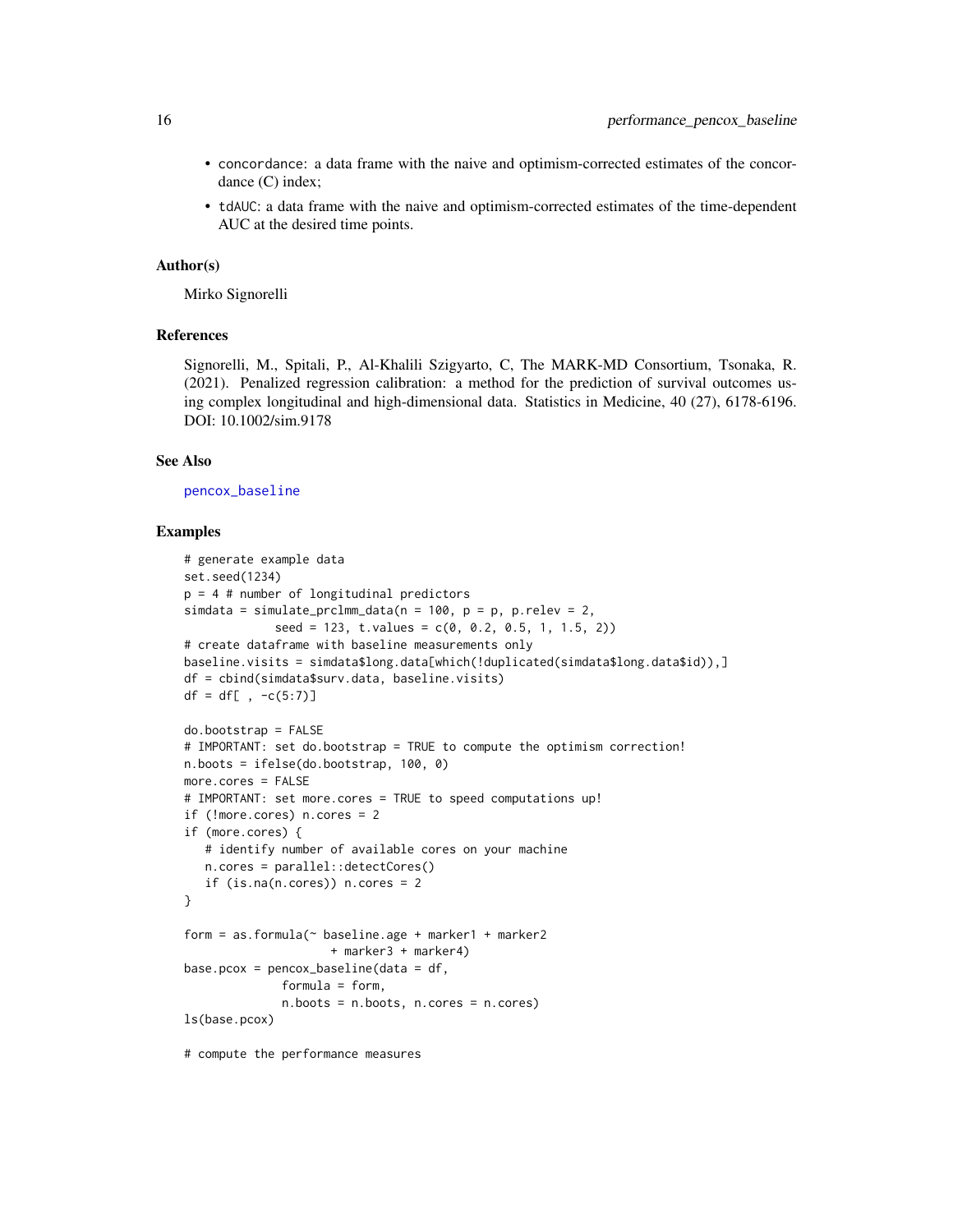# <span id="page-16-0"></span>performance\_prc 17

```
perf = performance_pencox_baseline(fitted_pencox = base.pcox,
          times = c(0.5, 1, 1.5, 2), n.cores = n.cores)
# concordance index:
perf$concordance
# time-dependent AUC:
perf$tdAUC
```
<span id="page-16-1"></span>performance\_prc *Predictive performance of the PRC-LMM and PRC-MLPMM models*

#### Description

This function computes the naive and optimism-corrected measures of performance (C index and time-dependent AUC) for the PRC models proposed in Signorelli et al. (2021). The optimism correction is computed based on a cluster bootstrap optimism correction procedure (CBOCP)

# Usage

```
performance_prc(step2, step3, times = 1, n.cores = 1, verbose = TRUE)
```
#### Arguments

| step2   | the output of either summarize_lmms or summarize_mlpmms (step 2 of the esti-<br>mation of PRC)                                                                                                                                     |
|---------|------------------------------------------------------------------------------------------------------------------------------------------------------------------------------------------------------------------------------------|
| step3   | the output of fit_prclmm or fit_prcmlpmm (step 3 of PRC)                                                                                                                                                                           |
| times   | numeric vector with the time points at which to estimate the time-dependent<br><b>AUC</b>                                                                                                                                          |
| n.cores | number of cores to use to parallelize part of the computations. If ncores = 1 (de-<br>fault), no parallelization is done. Pro tip: you can use parallel: : detectCores()<br>to check how many cores are available on your computer |
| verbose | if TRUE (default and recommended value), information on the ongoing compu-<br>tations is printed in the console                                                                                                                    |

# Value

A list containing the following objects:

- call: the function call;
- concordance: a data frame with the naive and optimism-corrected estimates of the concordance (C) index;
- tdAUC: a data frame with the naive and optimism-corrected estimates of the time-dependent AUC at the desired time points.

#### Author(s)

Mirko Signorelli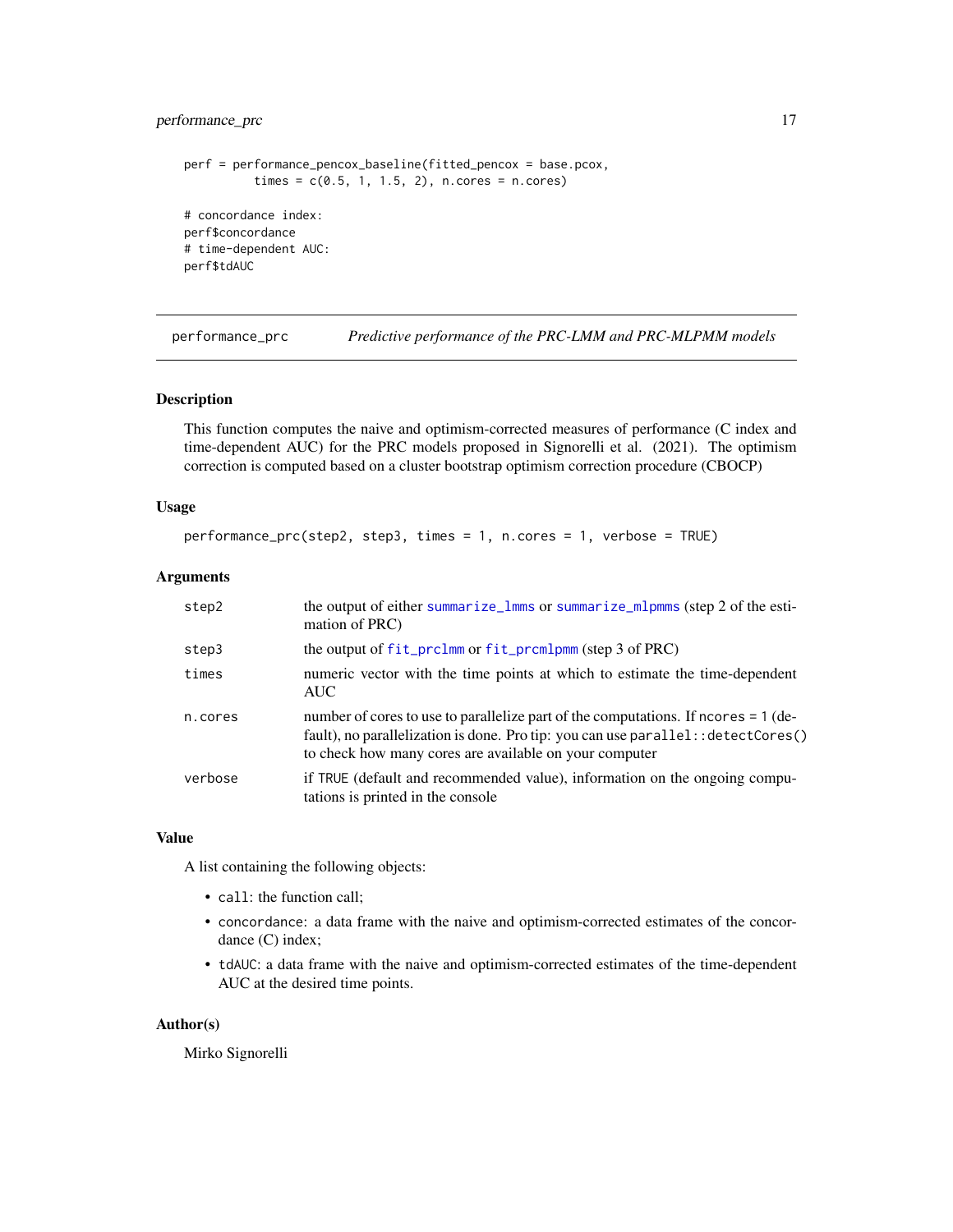#### <span id="page-17-0"></span>References

Signorelli, M., Spitali, P., Al-Khalili Szigyarto, C, The MARK-MD Consortium, Tsonaka, R. (2021). Penalized regression calibration: a method for the prediction of survival outcomes using complex longitudinal and high-dimensional data. Statistics in Medicine, 40 (27), 6178-6196. DOI: 10.1002/sim.9178

#### See Also

for the PRC-LMM model: [fit\\_lmms](#page-2-1) (step 1), [summarize\\_lmms](#page-22-1) (step 2) and [fit\\_prclmm](#page-7-1) (step 3); for the PRC-MLPMM model: [fit\\_mlpmms](#page-4-1) (step 1), [summarize\\_mlpmms](#page-24-1) (step 2) and [fit\\_prcmlpmm](#page-9-1) (step 3).

#### Examples

```
data(fitted_prclmm)
more.cores = FALSE
# IMPORTANT: set more.cores = TRUE to speed computations up!
if (!more.cores) n.cores = 2
if (more.cores) {
   # identify number of available cores on your machine
  n.cores = parallel::detectCores()
   if (is.na(n.core)) n.cores = 2
}
# compute the performance measures
perf = performance_prc(fitted_prclmm$step2, fitted_prclmm$step3,
          times = c(0.5, 1, 1.5, 2), n.cores = n.cores)
# concordance index:
perf$concordance
# time-dependent AUC:
perf$tdAUC
```
<span id="page-17-1"></span>simulate\_prclmm\_data *Simulate data that can be used to fit the PRC-LMM model*

#### Description

This function allows to simulate a survival outcome from longitudinal predictors. Specifically, the longitudinal predictors are simulated from linear mixed models (LMMs), and the survival outcome from a Weibull model where the time to event depends linearly on the baseline age and on the random effects from the LMMs. It is an implementation of the simulation method used in Signorelli et al. (2021)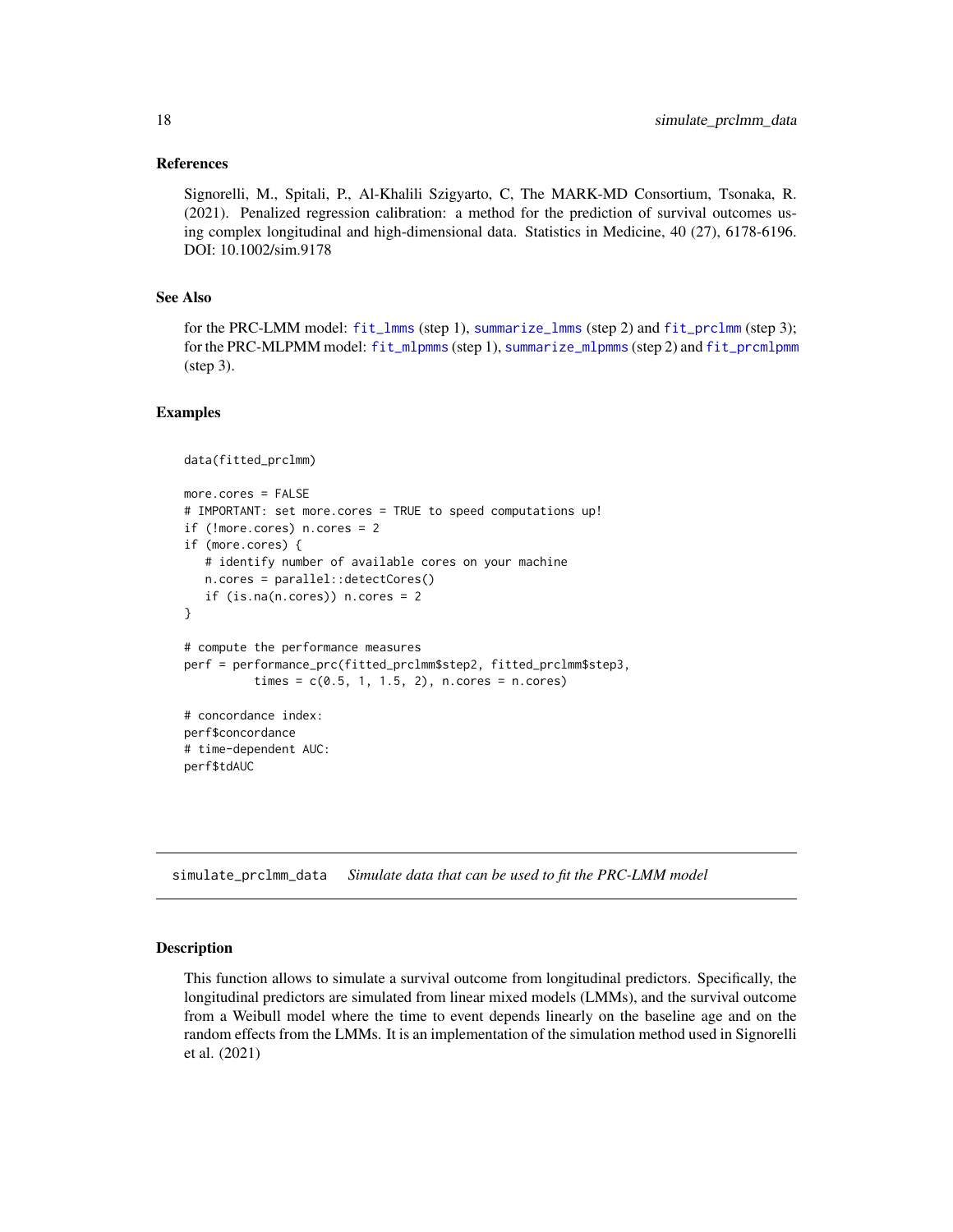#### Usage

```
simulate_prclmm_data(n = 100, p = 10, p.relev = 4, lambda = 0.2,
 nu = 2, seed = 1, base.age.range = c(3, 5), tau.age = 0.2,
 cens.range = c(0.5, 10), t.values = c(0, 0.5, 1, 2))
```
# Arguments

| n          | sample size                                                                                                                                                                                                                                     |
|------------|-------------------------------------------------------------------------------------------------------------------------------------------------------------------------------------------------------------------------------------------------|
| р          | number of longitudinal outcomes                                                                                                                                                                                                                 |
| p.relev    | number of longitudinal outcomes that are associated with the survival outcome<br>(min: 1, max: p)                                                                                                                                               |
| lambda     | Weibull location parameter, positive                                                                                                                                                                                                            |
| nu         | Weibull scale parameter, positive                                                                                                                                                                                                               |
| seed       | random seed (defaults to 1)                                                                                                                                                                                                                     |
|            | base age range range for age at baseline (set it equal to $c(0, 0)$ ) if you want all subjects to enter<br>the study at the same age)                                                                                                           |
| tau.age    | the coefficient that multiplies baseline age in the linear predictor (like in formula<br>$(6)$ from Signorelli et al. $(2021)$ )                                                                                                                |
| cens.range | range for censoring times                                                                                                                                                                                                                       |
| t.values   | vector specifying the time points at which longitudinal measurements are col-<br>lected (NB: for simplicity, this function assumes a balanced designed; however,<br>pencal is designed to work both with balanced and with unbalanced designs!) |

#### Value

A list containing the following elements:

- a dataframe long.data with data on the longitudinal predictors, comprehensive of a subject id (id), baseline age (base.age), time from baseline (t.from.base) and the longitudinal biomarkers;
- a dataframe surv.data with the survival data: a subject id (id), baseline age (baseline.age), the time to event outcome (time) and a binary vector (event) that is 1 if the event is observed, and 0 in case of right-censoring;
- perc.cens the proportion of censored individuals in the simulated dataset.

#### Author(s)

Mirko Signorelli

#### References

Signorelli, M., Spitali, P., Al-Khalili Szigyarto, C, The MARK-MD Consortium, Tsonaka, R. (2021). Penalized regression calibration: a method for the prediction of survival outcomes using complex longitudinal and high-dimensional data. Statistics in Medicine, 40 (27), 6178-6196. DOI: 10.1002/sim.9178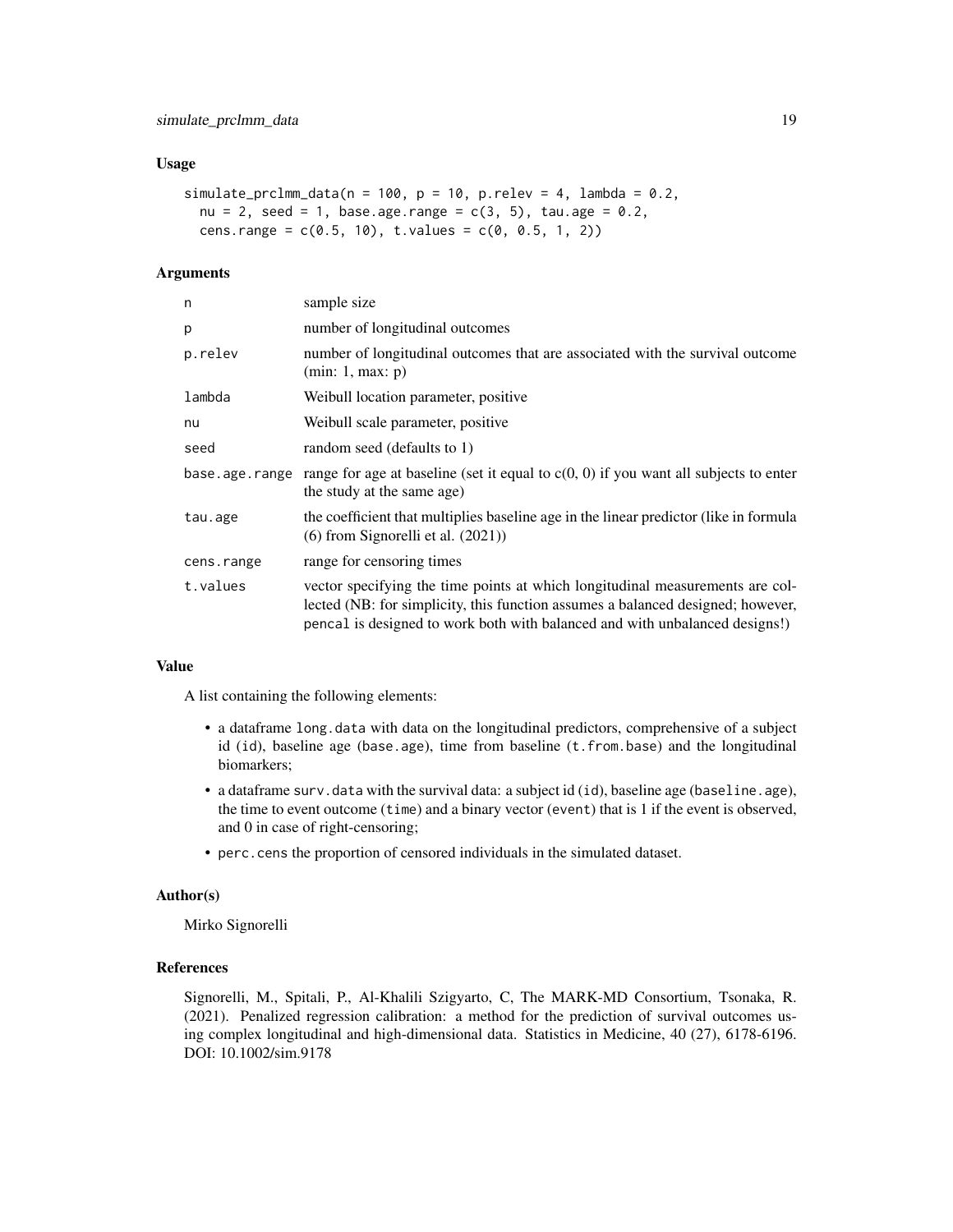#### Examples

```
# generate example data
simdata = simulate_prclmm_data(n = 20, p = 10,
                        p. relev = 4, seed = 1)
# view the longitudinal markers:
if(requireNamespace("ptmixed")) {
 ptmixed::make.spaghetti(x = age, y = marker1,
                 id = id, group = id,
                 data = simdata$long.data,
                 legend.inset = -1)
}
# proportion of censored subjects
simdata$censoring.prop
# visualize KM estimate of survival
library(survival)
surv.obj = Surv(time = simdata$surv.data$time,
                event = simdata$surv.data$event)
kaplan \leq survfit(surv.obj \sim 1,
                  type="kaplan-meier")
plot(kaplan)
```
<span id="page-19-1"></span>simulate\_prcmlpmm\_data

*Simulate data that can be used to fit the PRC-LMM model*

# Description

This function allows to simulate a survival outcome from longitudinal predictors. Specifically, the longitudinal predictors are simulated from multivariate latent process mixed models (MLPMMs), and the survival outcome from a Weibull model where the time to event depends on the random effects from the MLPMMs. It is an implementation of the simulation method used in Signorelli et al. (2021)

#### Usage

```
simulate_prcmlpmm_data(n = 100, p = 5, p. relev = 2, n. items = c(3, 2,
  3, 4, 1), type = "u", lambda = 0.2, nu = 2, seed = 1,
 base.age.range = c(3, 5), tau.age = 0.2, cens.range = c(0.5, 10),
  t.yalues = c(0, 0.5, 1, 2)
```
#### Arguments

| n       | sample size                                                                                                                   |
|---------|-------------------------------------------------------------------------------------------------------------------------------|
| р       | number of longitudinal latent processes                                                                                       |
| p.relev | number of latent processes that are associated with the survival outcome (min:<br>$1$ , max: $p$ )                            |
| n.items | number of items that are observed for each latent process of interest. It must be<br>either a scalar, or a vector of length p |

<span id="page-19-0"></span>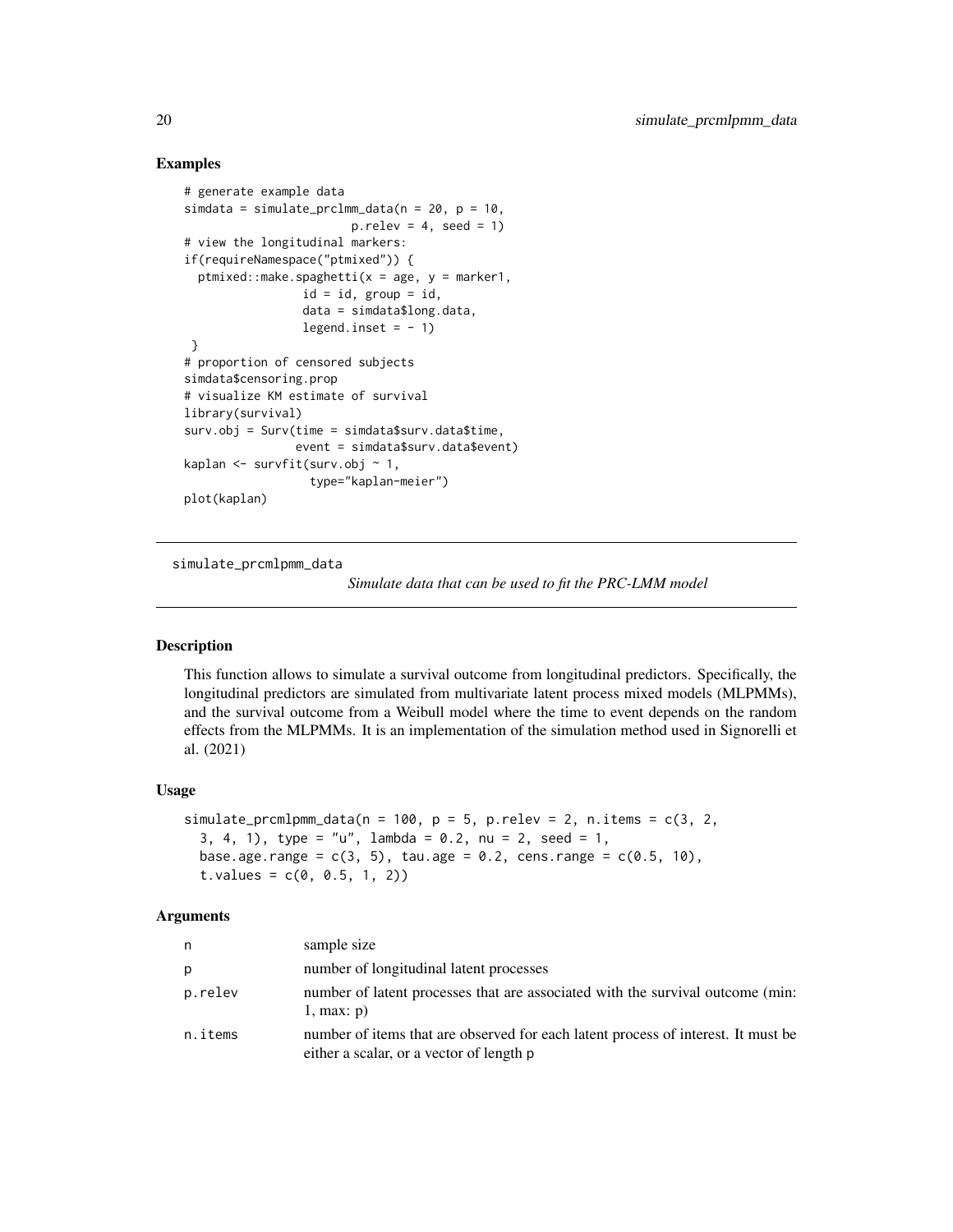| type           | the type of relation between the longitudinal outcomes and survival time. Two<br>values can be used: 'u' refers to the PRC-MLPMM(U) model, and 'u+b' to the<br>PRC-MLPMM(U+B) model presented in Section 2.3 of Signorelli et al. (2021).<br>See the article for the mathematical details |
|----------------|-------------------------------------------------------------------------------------------------------------------------------------------------------------------------------------------------------------------------------------------------------------------------------------------|
| lambda         | Weibull location parameter, positive                                                                                                                                                                                                                                                      |
| nu             | Weibull scale parameter, positive                                                                                                                                                                                                                                                         |
| seed           | random seed (defaults to 1)                                                                                                                                                                                                                                                               |
| base.age.range | range for age at baseline (set it equal to $c(0, 0)$ ) if you want all subjects to enter<br>the study at the same age)                                                                                                                                                                    |
| tau.age        | the coefficient that multiplies baseline age in the linear predictor (like in formu-<br>las $(7)$ and $(8)$ from Signorelli et al. $(2021)$ )                                                                                                                                             |
| cens.range     | range for censoring times                                                                                                                                                                                                                                                                 |
| t.values       | vector specifying the time points at which longitudinal measurements are col-<br>lected (NB: for simplicity, this function assumes a balanced designed; however,<br>pencal is designed to work both with balanced and with unbalanced designs!)                                           |

# Value

A list containing the following elements:

- a dataframe long.data with data on the longitudinal predictors, comprehensive of a subject id (id), baseline age (base.age), time from baseline (t.from.base) and the longitudinal biomarkers;
- a dataframe surv.data with the survival data: a subject id (id), baseline age (baseline.age), the time to event outcome (time) and a binary vector (event) that is 1 if the event is observed, and 0 in case of right-censoring;
- perc.cens the proportion of censored individuals in the simulated dataset.

# Author(s)

Mirko Signorelli

#### References

Signorelli, M., Spitali, P., Al-Khalili Szigyarto, C, The MARK-MD Consortium, Tsonaka, R. (2021). Penalized regression calibration: a method for the prediction of survival outcomes using complex longitudinal and high-dimensional data. Statistics in Medicine, 40 (27), 6178-6196. DOI: 10.1002/sim.9178

#### Examples

```
# generate example data
simdata = simulate_prcmlpmm_data(n = 40, p = 6,
             p. relev = 3, n.items = c(3, 4, 2, 5, 4, 2),
             type = 'u+b', seed = 1)
```
# names of the longitudinal outcomes: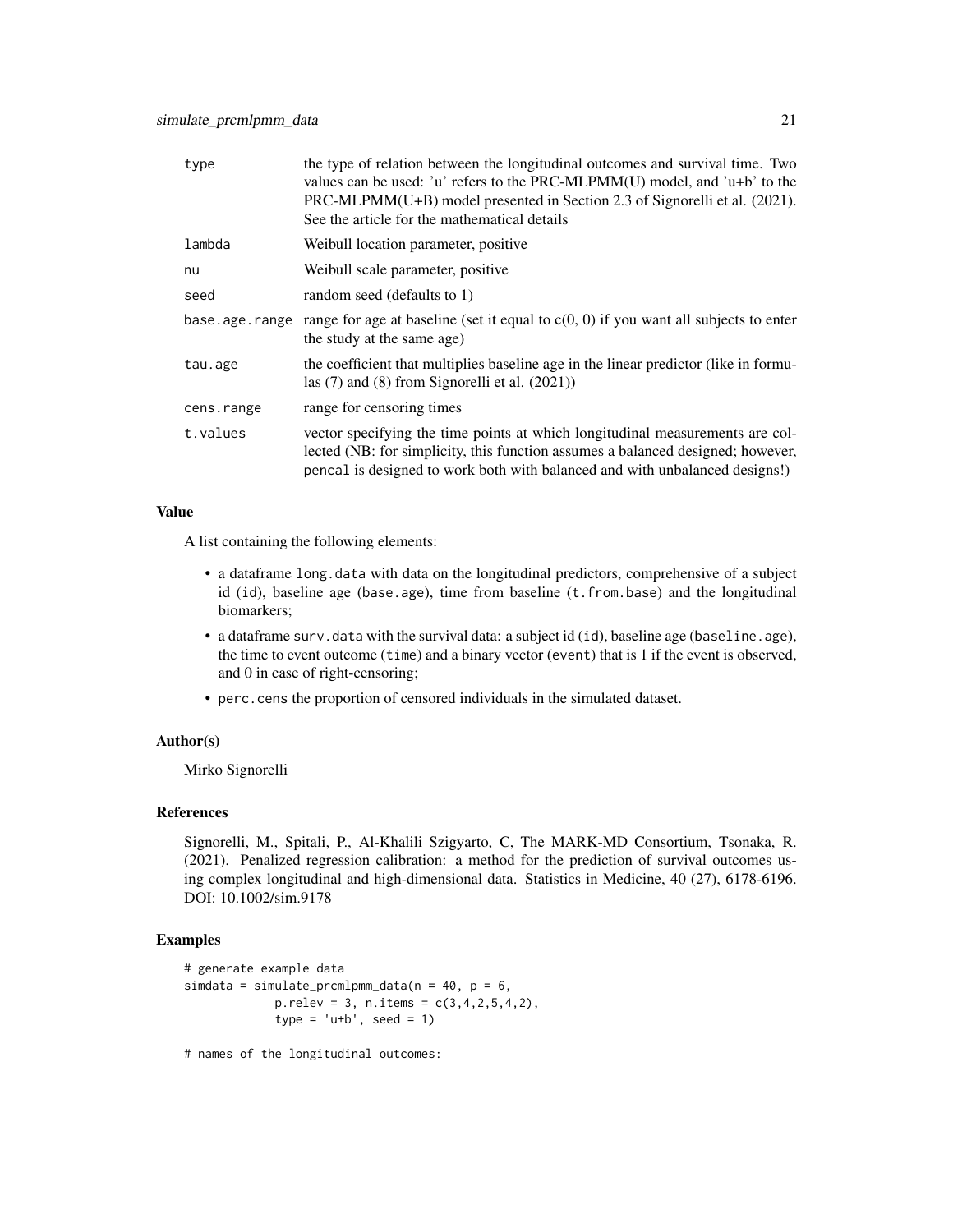```
names(simdata$long.data)
# markerx_y is the y-th item for latent process (LP) x
# we have 6 latent processes of interest, and for LP1
# we measure 3 items, for LP2 4, for LP3 2 items, and so on
# visualize trajectories of marker1_1
if(requireNamespace("ptmixed")) {
 ptmixed::make.spaghetti(x = age, y = marker1_1,
                 id = id, group = id,
                 data = simdata$long.data,
                 legend.inset = -1)
}
# proportion of censored subjects
simdata$censoring.prop
# visualize KM estimate of survival
library(survival)
surv.obj = Surv(time = simdata$surv.data$time,
                event = simdata$surv.data$event)
kaplan <- survfit(surv.obj ~ 1,
                 type="kaplan-meier")
plot(kaplan)
```
simulate\_t\_weibull *Generate survival data from a Weibull model*

#### Description

This function implements the algorithm proposed by Bender et al. (2005) to simulate survival times from a Weibull model

#### Usage

simulate\_t\_weibull(n, lambda, nu, X, beta, seed = 1)

# Arguments

| n      | sample size                                                     |
|--------|-----------------------------------------------------------------|
| lambda | Weibull location parameter, positive                            |
| nu     | Weibull scale parameter, positive                               |
| X      | design matrix (n rows, p columns)                               |
| beta   | p-dimensional vector of regression coefficients associated to X |
| seed   | random seed (defaults to 1)                                     |

#### Value

A vector of survival times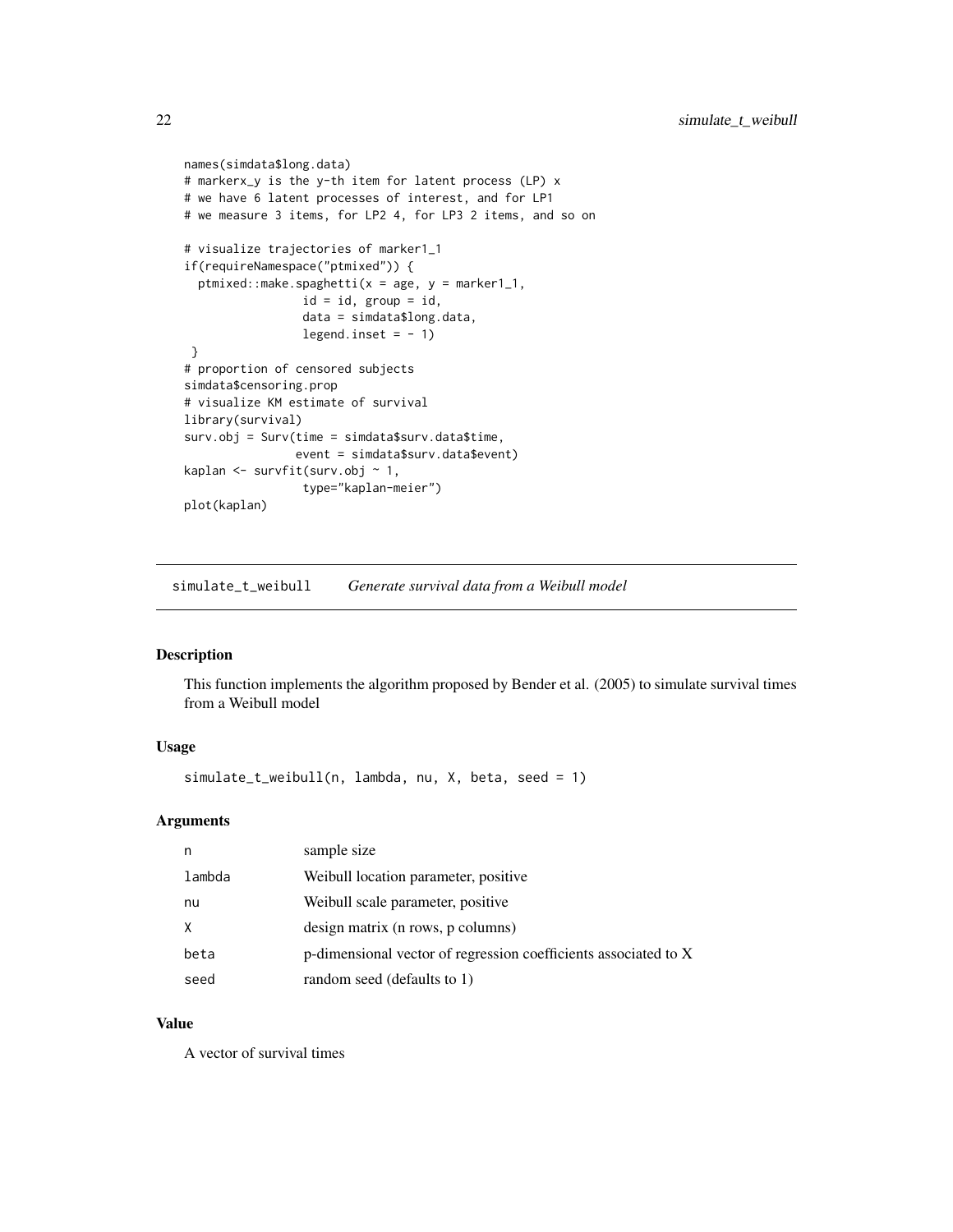#### <span id="page-22-0"></span>Author(s)

Mirko Signorelli

# References

Bender, R., Augustin, T., & Blettner, M. (2005). Generating survival times to simulate Cox proportional hazards models. Statistics in medicine, 24(11), 1713-1723.

Signorelli, M., Spitali, P., Al-Khalili Szigyarto, C, The MARK-MD Consortium, Tsonaka, R. (2021). Penalized regression calibration: a method for the prediction of survival outcomes using complex longitudinal and high-dimensional data. Statistics in Medicine, 40 (27), 6178-6196. DOI: 10.1002/sim.9178

#### Examples

```
# generate example data
set.seed(1)
n = 50
X = \text{cbind}(\text{matrix}(1, n, 1)),matrix(rnorm(n*9, sd = 0.7), n, 9)beta = rnorm(10, sd = 0.7)times = simulate_t_weibull(n = n, lambda = 1, nu = 2,
   X = X, beta = beta)
hist(times, 20)
```
<span id="page-22-1"></span>summarize\_lmms *Step 2 of PRC-LMM (computation of the predicted random effects)*

# Description

This function performs the second step for the estimation of the PRC-LMM model proposed in Signorelli et al. (2021)

#### Usage

```
summarize_lmms(object, n.cores = 1, verbose = TRUE)
```
# Arguments

| object  | a list of objects as produced by fit_lmms                                                                                                                                                                                                           |
|---------|-----------------------------------------------------------------------------------------------------------------------------------------------------------------------------------------------------------------------------------------------------|
| n.cores | number of cores to use to parallelize part of the computations. If neores = 1 (de-<br>fault), no parallelization is done. Pro tip: you can use $\text{parallel}$ : $\text{detectCores}()$<br>to check how many cores are available on your computer |
| verbose | if TRUE (default and recommended value), information on the ongoing compu-<br>tations is printed in the console                                                                                                                                     |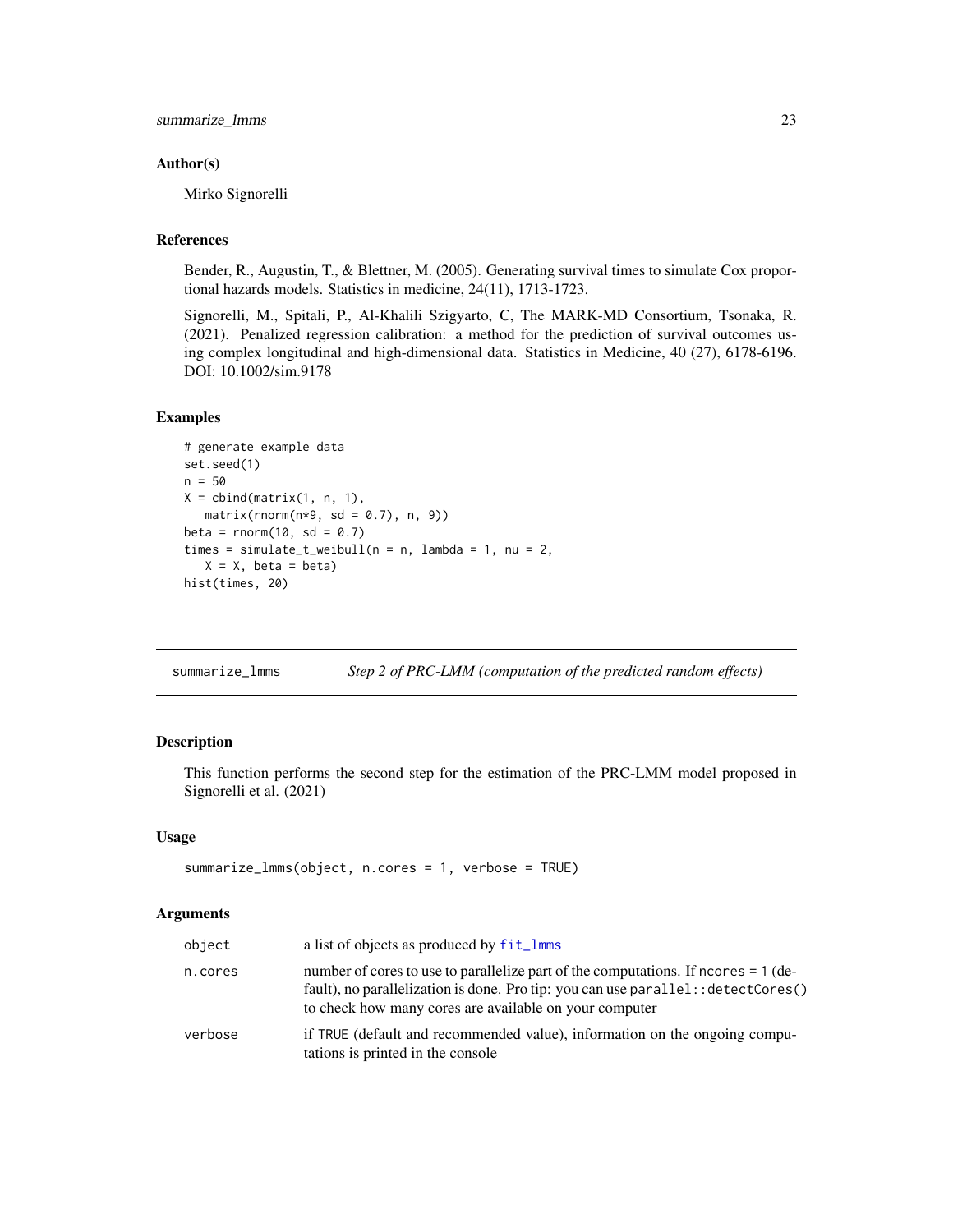#### <span id="page-23-0"></span>Value

A list containing the following objects:

- call: the function call
- ranef.orig: a matrix with the predicted random effects computed for the original data;
- n.boots: number of bootstrap samples;
- boot. ids: a list with the ids of bootstrapped subjects (when  $n.$  boots  $> 0$ );
- ranef.boot.train: a list where each element is a matrix that contains the predicted random effects for each bootstrap sample (when  $n.$  boots  $> 0$ );
- ranef.boot.valid: a list where each element is a matrix that contains the predicted random effects on the original data, based on the lmms fitted on the cluster bootstrap samples (when  $n.$ boots  $> 0$ );

#### Author(s)

Mirko Signorelli

## References

Signorelli, M., Spitali, P., Al-Khalili Szigyarto, C, The MARK-MD Consortium, Tsonaka, R. (2021). Penalized regression calibration: a method for the prediction of survival outcomes using complex longitudinal and high-dimensional data. Statistics in Medicine, 40 (27), 6178-6196. DOI: 10.1002/sim.9178

# See Also

[fit\\_lmms](#page-2-1) (step 1), [fit\\_prclmm](#page-7-1) (step 3), [performance\\_prc](#page-16-1)

```
# generate example data
set.seed(1234)
p = 4 # number of longitudinal predictors
simdata = simulate_prclmm_data(n = 100, p = p, p.relev = 2,
            seed = 123, t.values = c(0, 0.2, 0.5, 1, 1.5, 2)# specify options for cluster bootstrap optimism correction
# procedure and for parallel computing
do.bootstrap = FALSE
# IMPORTANT: set do.bootstrap = TRUE to compute the optimism correction!
n.boots = ifelse(do.bootstrap, 100, 0)
more.cores = FALSE
# IMPORTANT: set more.cores = TRUE to speed computations up!
if (!more.cores) n.cores = 2
if (more.cores) {
  # identify number of available cores on your machine
  n.cores = parallel::detectCores()
  if (is.na(n.core)) n.cores = 2
}
```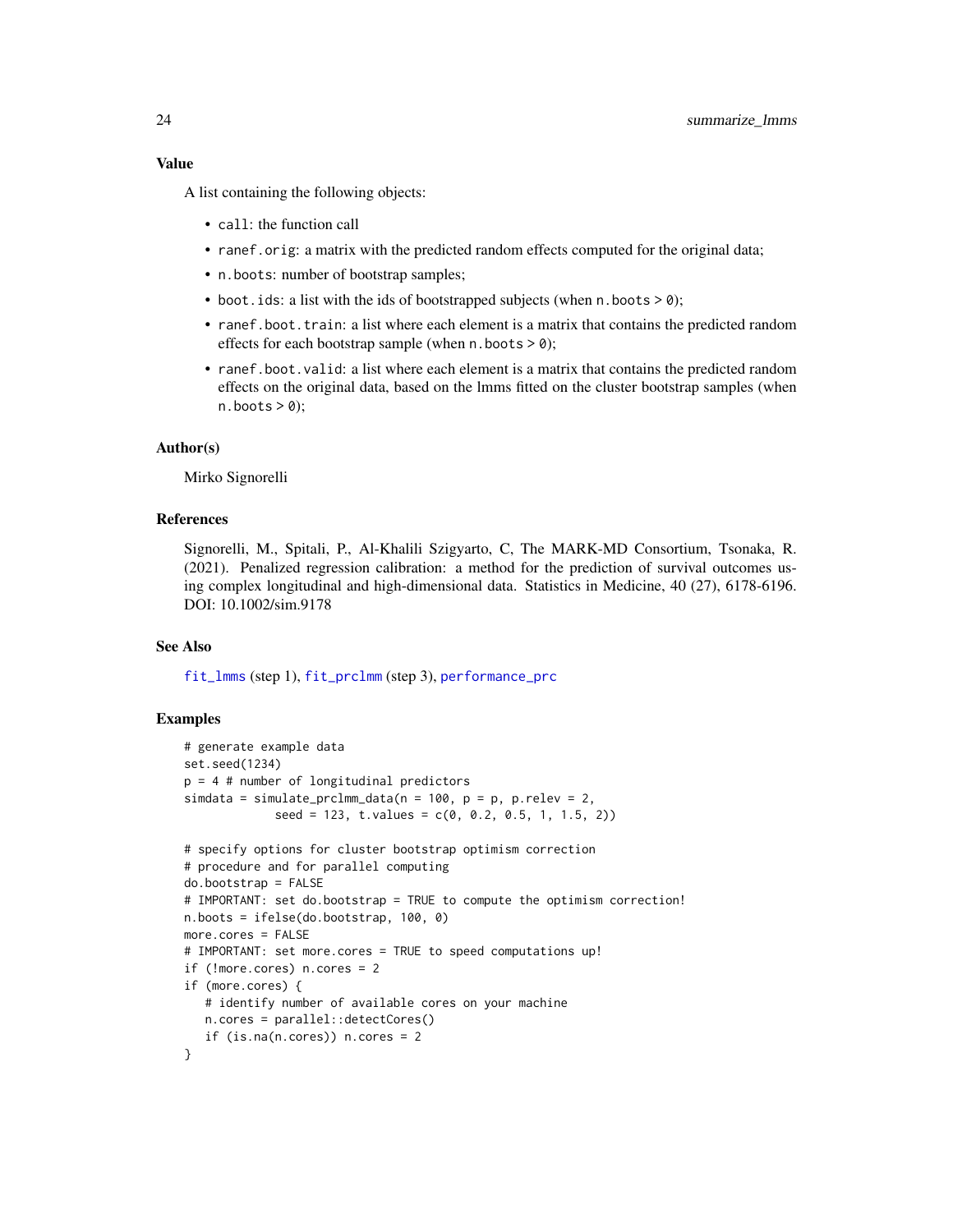```
# step 1 of PRC-LMM: estimate the LMMs
y.names = paste('marker', 1:p, sep = '')
step1 = fit_lmms(y.name = y.name,fixefs = \sim age, ranefs = \sim age | id,
                 long.data = simdata$long.data,
                 surv.data = simdata$surv.data,
                 t.from.base = t.from.base,
                 n.boots = n.boots, n.cores = n.cores)
# step 2 of PRC-LMM: compute the summaries
# of the longitudinal outcomes
step2 = summarize_lmms(object = step1, n.cores = n.cores)
```
<span id="page-24-1"></span>summarize\_mlpmms *Step 2 of PRC-MLPMM (computation of the predicted random effects)*

#### **Description**

This function performs the second step for the estimation of the PRC-MLPMM model proposed in Signorelli et al. (2021)

#### Usage

```
summarize_mlpmms(object, n.cores = 1, verbose = TRUE)
```
#### Arguments

| object  | a list of objects as produced by fit_mlpmms                                                                                                                                                                                          |
|---------|--------------------------------------------------------------------------------------------------------------------------------------------------------------------------------------------------------------------------------------|
| n.cores | number of cores to use to parallelize part of the computations. If ncores $= 1$ (de-<br>fault), no parallelization is done. Pro tip: you can use parallel: : detectCores()<br>to check how many cores are available on your computer |
| verbose | if TRUE (default and recommended value), information on the ongoing compu-<br>tations is printed in the console                                                                                                                      |

#### Value

A list containing the following objects:

- call: the function call
- ranef.orig: a matrix with the predicted random effects computed for the original data;
- n.boots: number of bootstrap samples;
- boot. ids: a list with the ids of bootstrapped subjects (when  $n \cdot$  boots  $> 0$ );
- ranef.boot.train: a list where each element is a matrix that contains the predicted random effects for each bootstrap sample (when  $n.$  boots  $> 0$ );
- ranef.boot.valid: a list where each element is a matrix that contains the predicted random effects on the original data, based on the mlpmms fitted on the cluster bootstrap samples (when  $n.$ boots > 0);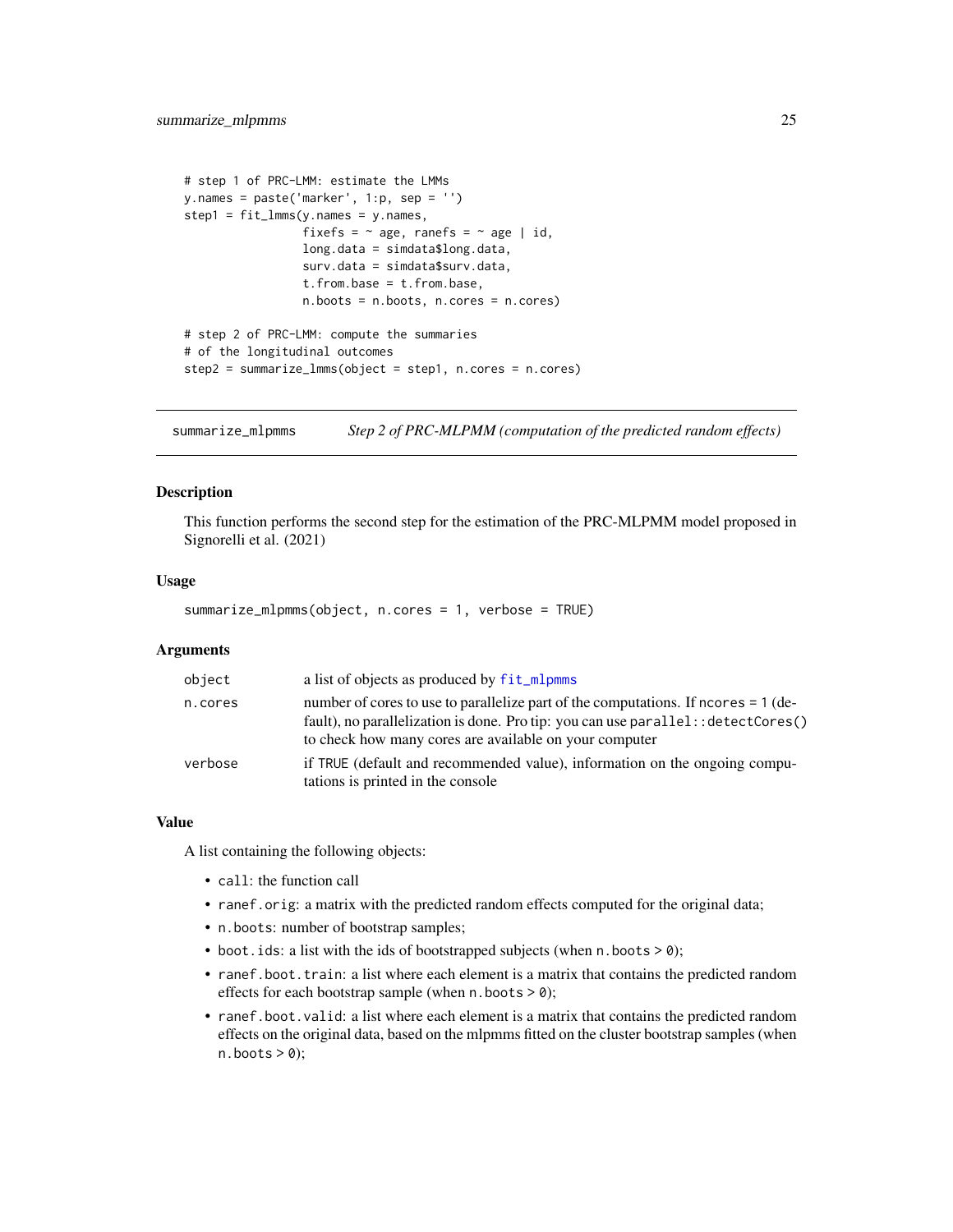#### Author(s)

Mirko Signorelli

#### References

Signorelli, M., Spitali, P., Al-Khalili Szigyarto, C, The MARK-MD Consortium, Tsonaka, R. (2021). Penalized regression calibration: a method for the prediction of survival outcomes using complex longitudinal and high-dimensional data. Statistics in Medicine, 40 (27), 6178-6196. DOI: 10.1002/sim.9178

## See Also

[fit\\_mlpmms](#page-4-1) (step 1), [fit\\_prcmlpmm](#page-9-1) (step 3), [performance\\_prc](#page-16-1)

```
# generate example data
set.seed(123)
n. items = c(4, 2, 2, 3, 4, 2)simdata = simulate_prcmlpmm_data(n = 100, p = length(n.items),
             p.relev = 3, n.items = n.items,
             type = 'u+b', seed = 1)
# specify options for cluster bootstrap optimism correction
# procedure and for parallel computing
do.bootstrap = FALSE
# IMPORTANT: set do.bootstrap = TRUE to compute the optimism correction!
n.boots = ifelse(do.bootstrap, 100, 0)
more.cores = FALSE
# IMPORTANT: set more.cores = TRUE to speed computations up!
if (!more.cores) n.cores = 2
if (more.cores) {
   # identify number of available cores on your machine
   n.cores = parallel::detectCores()
   if (is.na(n.core)) n.cores = 2
}
# step 1 of PRC-MLPMM: estimate the MLPMMs
y.names = vector('list', length(n.items))
for (i in 1:length(n.items)) {
  y.names[[i]] = paste('marker', i, '_', 1:n.items[i], sep = '')
}
step1 = fit_m1pmms(y.name, fixefs = ~ contrast(age),ranef.time = age, randint.items = TRUE,
                 long.data = simdata$long.data,
                 surv.data = simdata$surv.data,
                 t.from.base = t.from.base,
                 n.boots = n.boots, n.cores = n.cores)
# step 2 of PRC-MLPMM: compute the summaries
```
<span id="page-25-0"></span>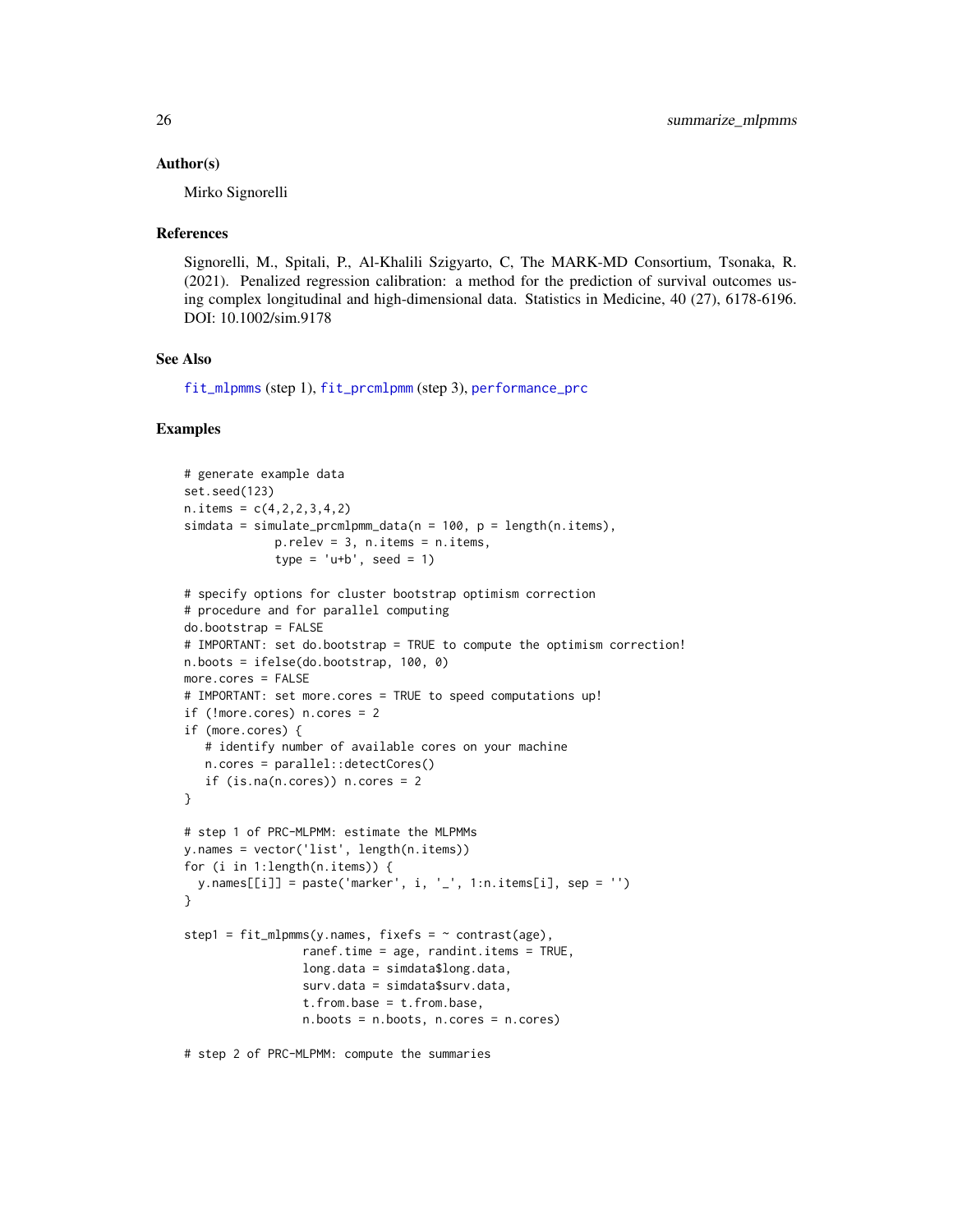```
step2 = summarize_mlpmms(object = step1, n.cores = n.cores)
```

| survpred_prclmm | Compute the predicted survival probabilities obtained from the PRC |
|-----------------|--------------------------------------------------------------------|
|                 | models                                                             |

# Description

This function computes the predicted survival probabilities for the for the PRC-LMM model proposed in Signorelli et al. (2021)

#### Usage

```
survpred_prclmm(step1, step2, step3, times = 1, new.longdata = NULL,
 new.basecovs = NULL, keep.ranef = FALSE)
```
# Arguments

| step1        | the output of $fit_lmms$ (step 1 of the estimation of PRC-LMM)                                                                                                                                                                                                                                   |
|--------------|--------------------------------------------------------------------------------------------------------------------------------------------------------------------------------------------------------------------------------------------------------------------------------------------------|
| step2        | the output of summarize_1mms (step 2 of the estimation of PRC-LMM)                                                                                                                                                                                                                               |
| step3        | the output of fit_prclmm (step 3 of the estimation of PRC-LMM)                                                                                                                                                                                                                                   |
| times        | numeric vector with the time points at which to estimate the time-dependent<br><b>AUC</b>                                                                                                                                                                                                        |
| new.longdata | longitudinal data if you want to compute predictions for new subjects on which<br>the model was not trained. It should comprise an identifier variable called 'id'.<br>Default is new. longdata $=$ NULL                                                                                         |
| new.basecovs | a dataframe with baseline covariates for the new subjects for which predictions<br>are to be computed. It should comprise an identifier variable called 'id'. Only<br>needed if baseline covariates were included in step 3 and new. Longdata is spec-<br>ified. Default is new. basecovs = NULL |
| keep.ranef   | should a data frame with the predicted random effects be included in the output?<br>Default is FALSE                                                                                                                                                                                             |

# Value

A list containing the function call (call), a data frame with the predicted survival probabilities computed at the supplied time points (predicted\_survival), and if keep.ranef = TRUE also the predicted random effects predicted\_ranefs.

#### Author(s)

Mirko Signorelli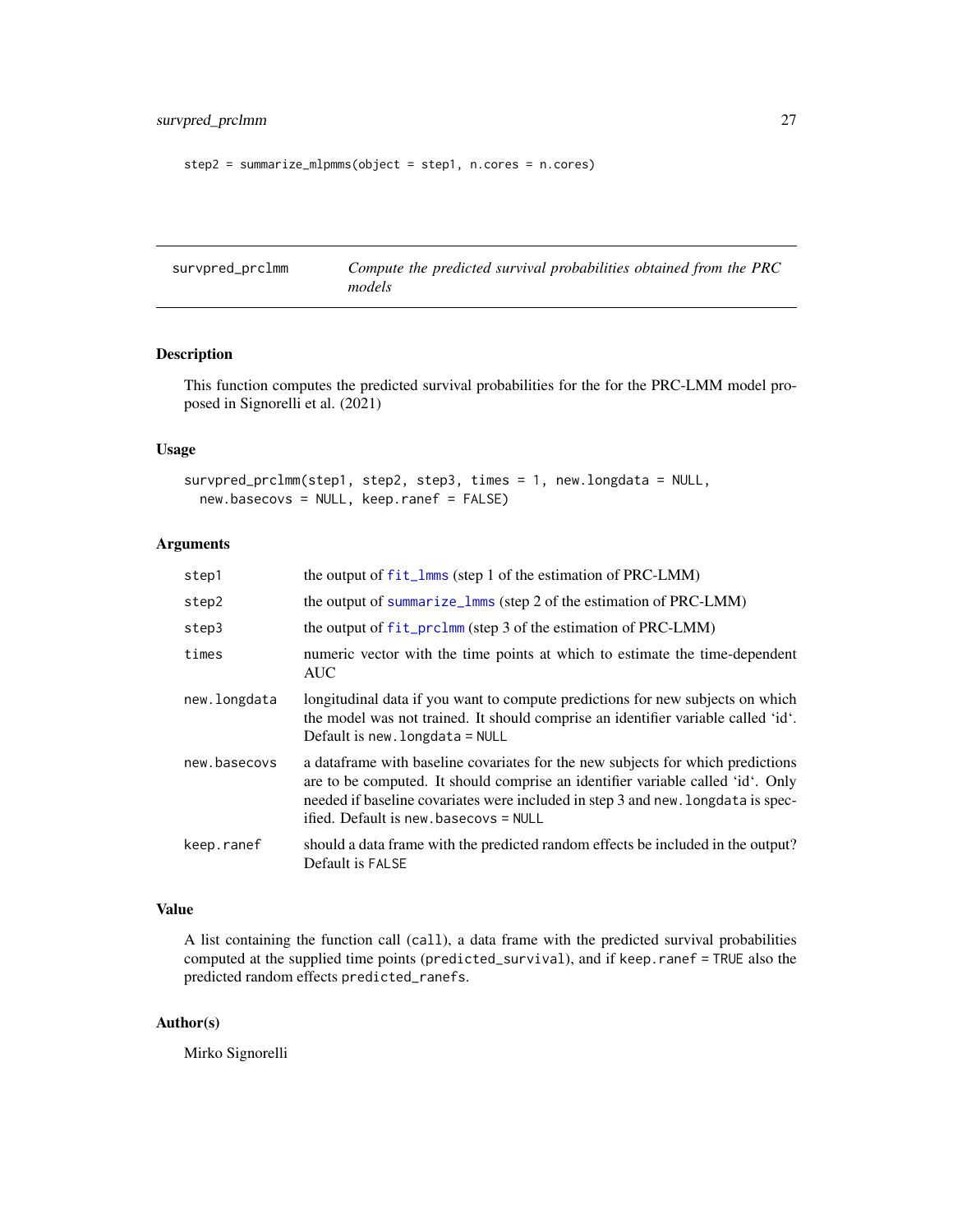#### <span id="page-27-0"></span>References

Signorelli, M., Spitali, P., Al-Khalili Szigyarto, C, The MARK-MD Consortium, Tsonaka, R. (2021). Penalized regression calibration: a method for the prediction of survival outcomes using complex longitudinal and high-dimensional data. Statistics in Medicine, 40 (27), 6178-6196. DOI: 10.1002/sim.9178

# See Also

[fit\\_lmms](#page-2-1) (step 1), [summarize\\_lmms](#page-22-1) (step 2) and [fit\\_prclmm](#page-7-1) (step 3)

```
# generate example data
set.seed(1234)
p = 4 # number of longitudinal predictors
simdata = simulate_prclmm_data(n = 100, p = p, p.relev = 2,
             seed = 123, t.values = c(0, 0.2, 0.5, 1, 1.5, 2))# step 1 of PRC-LMM: estimate the LMMs
y.names = paste('marker', 1:p, sep = '')
step1 = fit_lmms(y.name = y.name,fixefs = \sim age, ranefs = \sim age | id,
                 long.data = simdata$long.data,
                 surv.data = simdata$surv.data,
                 t.from.base = t.from.base,
                 n.boots = 0)
# step 2 of PRC-LMM: compute the summaries
# of the longitudinal outcomes
step2 = summarize_lmms(object = step1)
# step 3 of PRC-LMM: fit the penalized Cox models
step3 = fit_prclmm(object = step2, surv.data = simdata$surv.data,
                   baseline.covs = ~\sim baseline.age,
                   penalty = 'ridge')
# predict survival probabilities at times 1, 2, 3
surv.probs = survpred_prclmm(step1, step2, step3, times = 1:3)
head(surv.probs$predicted_survival)
# predict survival probabilities for new subjects:
temp = simulate\_prclmm\_data(n = 10, p = p, p.relev = 2,seed = 321, t.values = c(0, 0.2, 0.5, 1, 1.5, 2))new.longdata = temp$long.data
new.basecovs = temp$surv.data[ , 1:2]
surv.probs.new = survpred_prclmm(step1, step2, step3,
                     times = 1:3,
                     new.longdata = new.longdata,
                     new.basecovs = new.basecovs)
head(surv.probs.new$predicted_survival)
```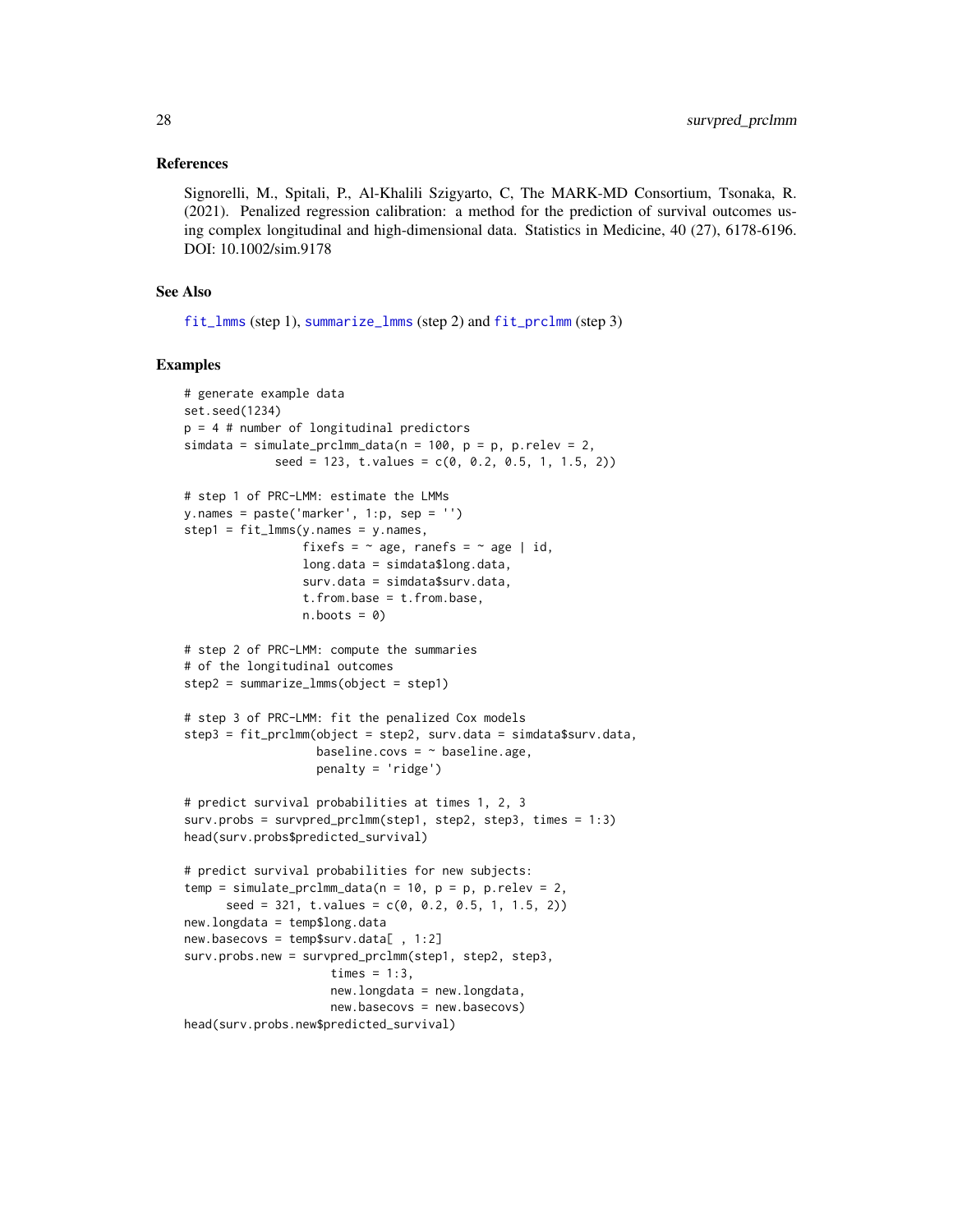<span id="page-28-1"></span><span id="page-28-0"></span>survpred\_prcmlpmm *Compute the predicted survival probabilities obtained from the PRC models*

#### Description

This function computes the predicted survival probabilities for the for the PRC-MLPMM(U) and PRC-MLPMM(U+B) models proposed in Signorelli et al. (2021)

#### Usage

```
survpred_prcmlpmm(step2, step3, times = 1)
```
#### Arguments

| step2 | the output of summarize_mlpmms (step 2 of the estimation of PRC-MLPMM)              |
|-------|-------------------------------------------------------------------------------------|
| step3 | the output of fit_prcmlpmm (step 3 of the estimation of PRC-MLPMM)                  |
| times | numeric vector with the time points at which to estimate the time-dependent<br>AUC. |

# Value

A data frame with the predicted survival probabilities computed at the supplied time points

#### Author(s)

Mirko Signorelli

# References

Signorelli, M., Spitali, P., Al-Khalili Szigyarto, C, The MARK-MD Consortium, Tsonaka, R. (2021). Penalized regression calibration: a method for the prediction of survival outcomes using complex longitudinal and high-dimensional data. Statistics in Medicine, 40 (27), 6178-6196. DOI: 10.1002/sim.9178

# See Also

[fit\\_mlpmms](#page-4-1) (step 1), [summarize\\_mlpmms](#page-24-1) (step 2) and [fit\\_prcmlpmm](#page-9-1) (step 3).

```
data(fitted_prcmlpmm)
```

```
# predict survival probabilities at times 1, 2, 3
surv.probs = survpred_prcmlpmm(fitted_prcmlpmm$step2,
                 fitted_prcmlpmm$step3, times = 1:3)
ls(surv.probs)
head(surv.probs$predicted_survival)
```